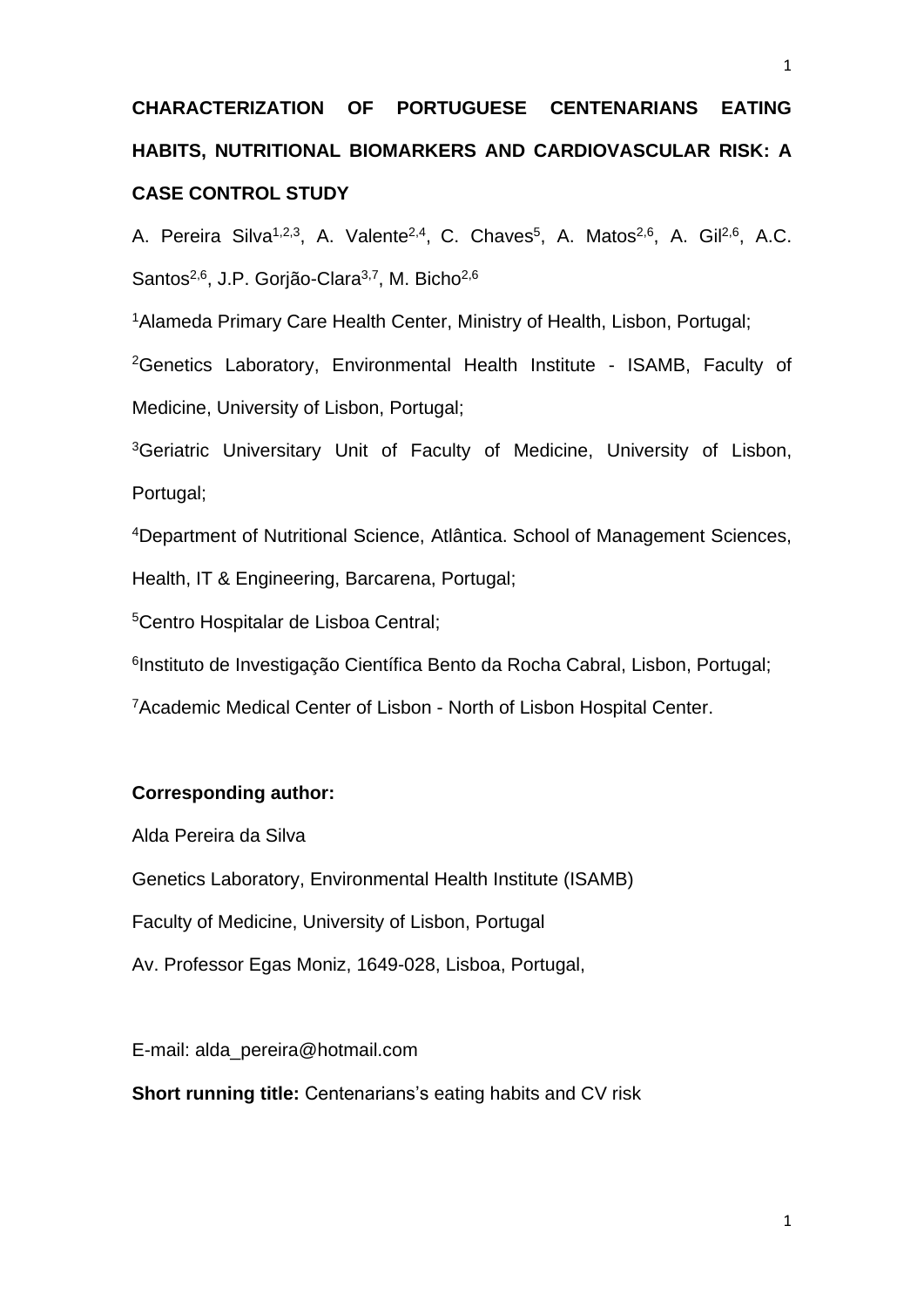#### **Abstract**

**Background and Aims:** Eating habits may contribute to longevity. We characterized the eating habits and cardiovascular risk (CVR) biomarkers in Portuguese centenarians (CENT) compared to controls.

**Methods and results:** Centenarians (n=253), 100.26±1.98 years, were compared with 268 controls (67.51 $\pm$ 3.25), low (LCR) and high (HCR) CVR (QRISK®2-2016). Anthropometric and body composition were evaluated by bioimpedance. Abdominal obesity, BMI and fat mass (FM) cut-offs, were WHO according. Sarcopenia was defined by muscle-mass index cut-off≤16.7kg/m2. Daily red meat intake, adjusted for age and gender, was sarcopenia protective (OR=0.25, CI95%=0.096-0.670, P=0.006), however contributes for FM excess (OR=4.946, CI95%=1.471-16.626, P=0.01), overweight and obesity (OR=4.804, CI95%=1.666-13.851, P=0.004). This centenarian's eating habits (2%) contrasts to HCR (64.3%). The history of red meat (P<0.0001) and canned/industrialized food intakes (P<0.0001) were associated with HCR. Basal metabolism was lower in centenarians *vs* LCR/HCR (CENT=1176.78±201.98;  $LCR = 1356.54 \pm 170.65$ ;  $HCR = 1561.33 \pm 267.85$ ;  $P < 0.0001$ ) as BMI (CENT=21,06±3.68; LCR=28.49±4.69; HCR=29.56±5.26; P<0.0001), waistcircumference (CENT=85.29±10.83; LCR=96.02±11.71; HCR=104.50±11.84;  $P < 0.0001$  and hip-waist ratio (CENT= $0.88 \pm 0.07$ ; LCR= $0.92 \pm 0.08$ ; HCR=1.01±0.08; P<0.0001). CENT had lower total-cholesterol. LDLcholesterol, non-HDL cholesterol and cholesterol/HDL ratio than controls.

**Conclusions:** Frequent consumption of red meat, cholesterol and heme-iron rich, may contribute to obesity and increased CVR. The low frequency of this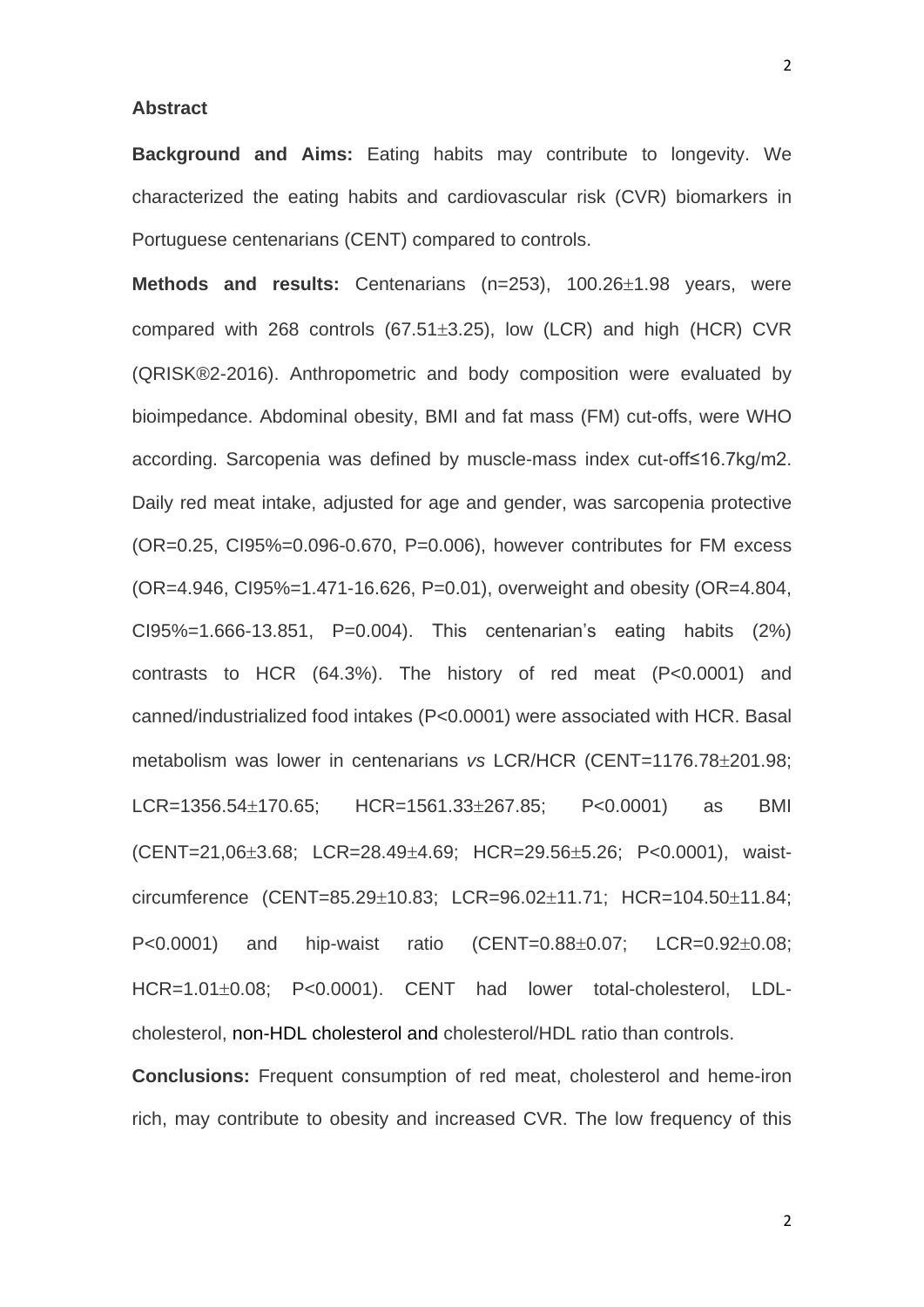consumption, observed in centenarians, although associated with sarcopenia, may be one of the keys to longevity.

*Keywords:* centenarians, red meat, cardiovascular risk, longevity, eating habits

# **Introduction:**

According to WHO, very old individuals is a rapidly growing age-group around the globe, thanks to the improvements in medicines, as well as the modifications lifestyle. These nutrition characteristic's is a key component for achieving good health [1]. Adults approaching 70 years will more likely be faced with problems of caloric excess, leading to overweight or obesity [2].

There are several methods to evaluate the eating habits [3]. Retrospective methods are a good tool for assessing past eating habits [4], however, they have some limitations, particularly in populations such as the elderly and children groups [3]. Photographic models may play an important role when used in conjunction with retrospective methods of food intake assessment [5]. In epidemiological studies, the choice of method to use depends on many factors. The food frequency questionnaire (FFQ) is a method regularly used in epidemiological studies. Its use makes possible to evaluate the habitual frequency of food consumption over a longer periods of time. It is considered the most practical and informative method to evaluate the relation of causality between food consumption and disease [6]. The structure of the FFQ is usually composed of a predefined food list and a section with the frequency of consumption. Some FFQs are semi-quantitative, defining a mean reference portion consumed, so that individual reports define whether their consumption was higher, equal or lower than the average portions presented in home measures [7].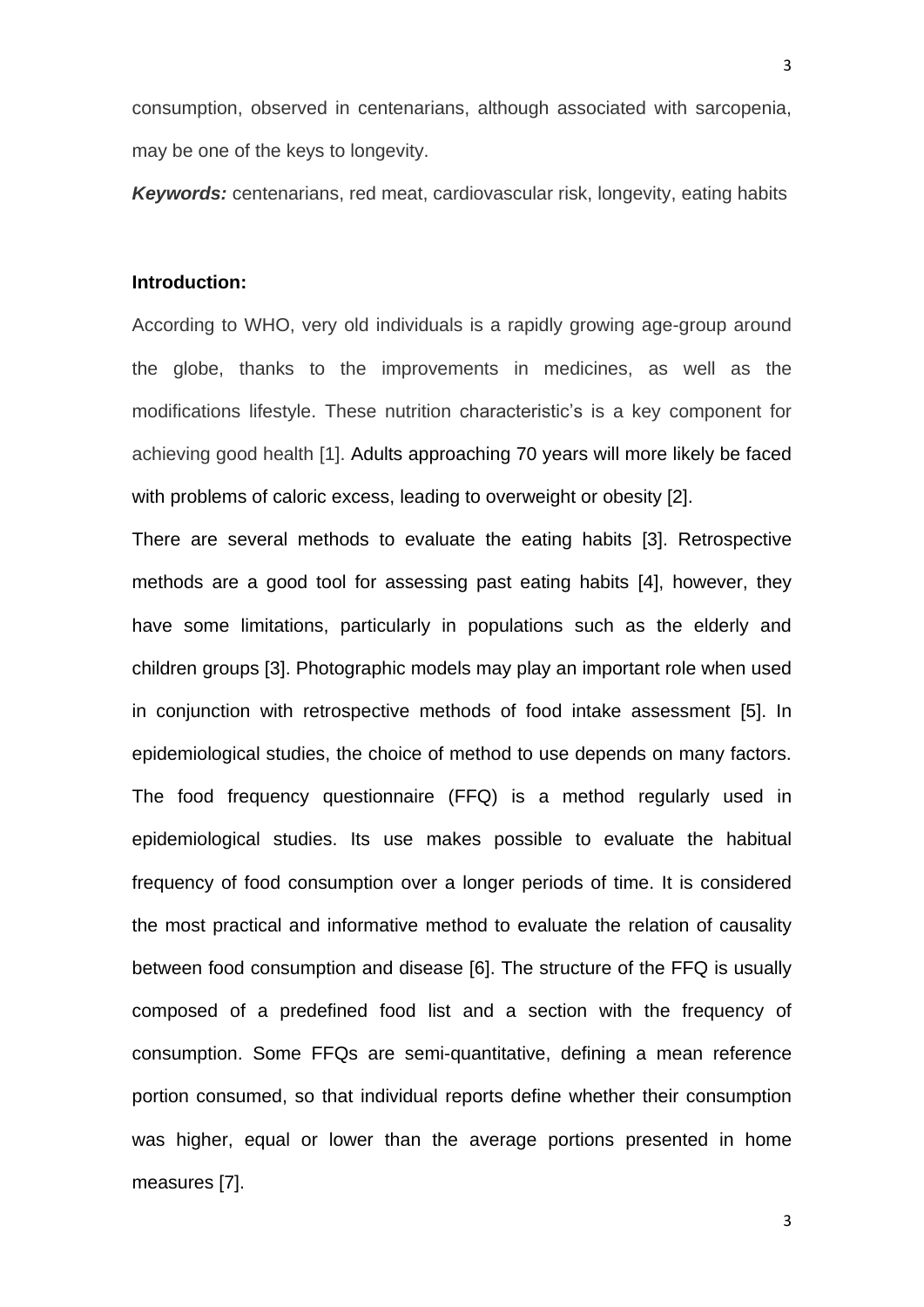Findings from a meta-analysis indicates that high consumption of red meat, in particular processed meat, is associated with higher all-cause mortality [8]. Epidemiologic studies have linked consumption of red or processed meat with obesity, type 2 diabetes, cardiovascular disease (CVD), and cancer [9], [10]. A meta-analysis of 12 cohort studies showed a 20% increase risk of diabetes per 120-g/day increase in red meat intake and, for processed red meat, a 57% increase risk per 50-g/day increase [11].

Adipose tissue is an active endocrine organ that effects insulin sensitivity and production of insulin-like growth factors and increases the oxidative stress and chronic low grade inflammation affecting immune response [12]. In obesity, increased release from adipose tissue of free fatty acids,  $TNF-\alpha$  and resistin, and reduced release of adiponectin lead to the development of insulin resistance. Cancer death rates increase, mostly as a consequence of the ageing of the population. A healthy diet and control of obesity based on abundant and variable plant foods, high consumption of cereals, olive oil as the main fat, low intake of red meat and moderate consumption of wine reduced risk of CVD and cancer [13].

The pathophysiology of sarcopenia is complex, having not modifiable contributory factors, including the aging process, leading to reduced sex hormones and mitochondrial dysfunction [14]. In addition, some subjects will experience neurodegenerative disease with aging that will have detrimental effects in terms of muscle signaling and function [15]. Increases in fat mass may contribute to the loss of muscle mass that ultimately leads to sarcopenic-obesity through increased inflammation and upregulation of protein degradation via the ubiquitin-proteasome pathway [16].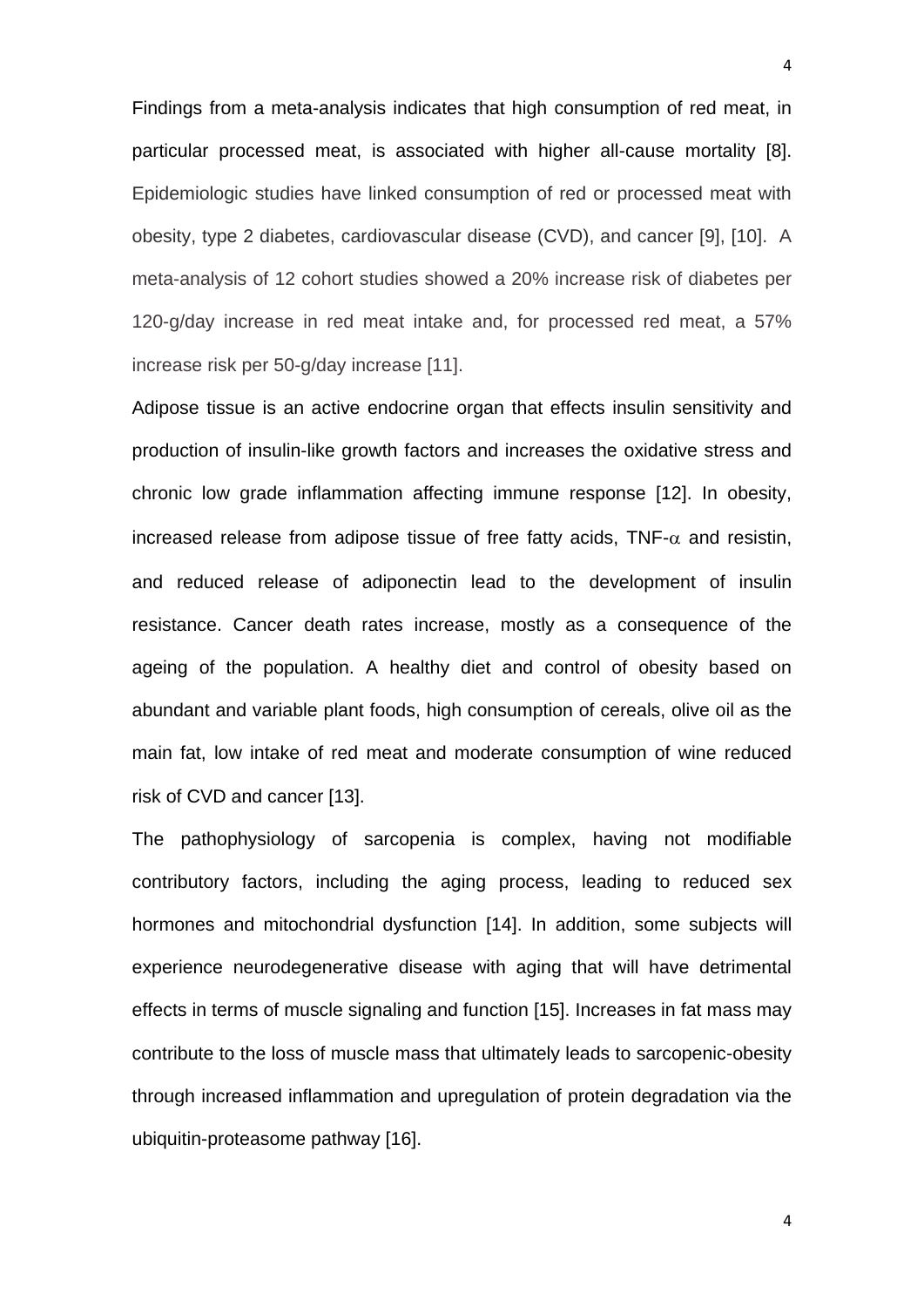In obesity, the presence of inflammatory factors may have detrimental effects on amino acid utilization and/or insulin signaling pathways involved in the stimulation of muscle synthesis following food intake [17].

The physiological and morphological changes in skeletal muscle with advancing age are characterized by overall declines in size and number of skeletal muscle fibers, mainly the type 2 or fast-twitch muscle fibers, and a marked infiltration of fibrous and adipose tissue into the skeletal muscle [18].

There is a physiological decline in food intake with aging. The reasons are multifactorial (inter-individual variations) and may include alterations in the hedonic qualities of food (decreased odor and taste sensations), increased gastrointestinal satiation signals, and a decline in the central feeding drive [19]. The type of diet and eating habits may determine, throughout a nutrigenetic interaction, the levels of reactive species, oxidative stress and chronic disease development namely cardiovascular ones [20]. Nutrients affecting gene expression and genomic integrity modulate disease processes such as cancer, cardiovascular disease and neurodegenerative disorders [21]. The high consumption of red meat, saturated fatty acids and cholesterol may be associated with increased risk of diabetes, CVD, and mortality risk [22]. Free radicals and neuroinflammation processes underlie many neurodegenerative conditions [23]. The diets identified as Alzheimer's disease protectors were associated with higher intake of vegetables, fruit, whole grains, fish and legumes, and with lower intake of high-fat dairies, processed meat and sweets [24]. Currently, besides nutrition longevity influence via complex epigenetic mechanisms [25], emerging research techniques such as nutrigenomics, metabolomics, and proteomics, indicate that the type of food and dietary restriction can lead to cell health status capable of modulating apoptosis,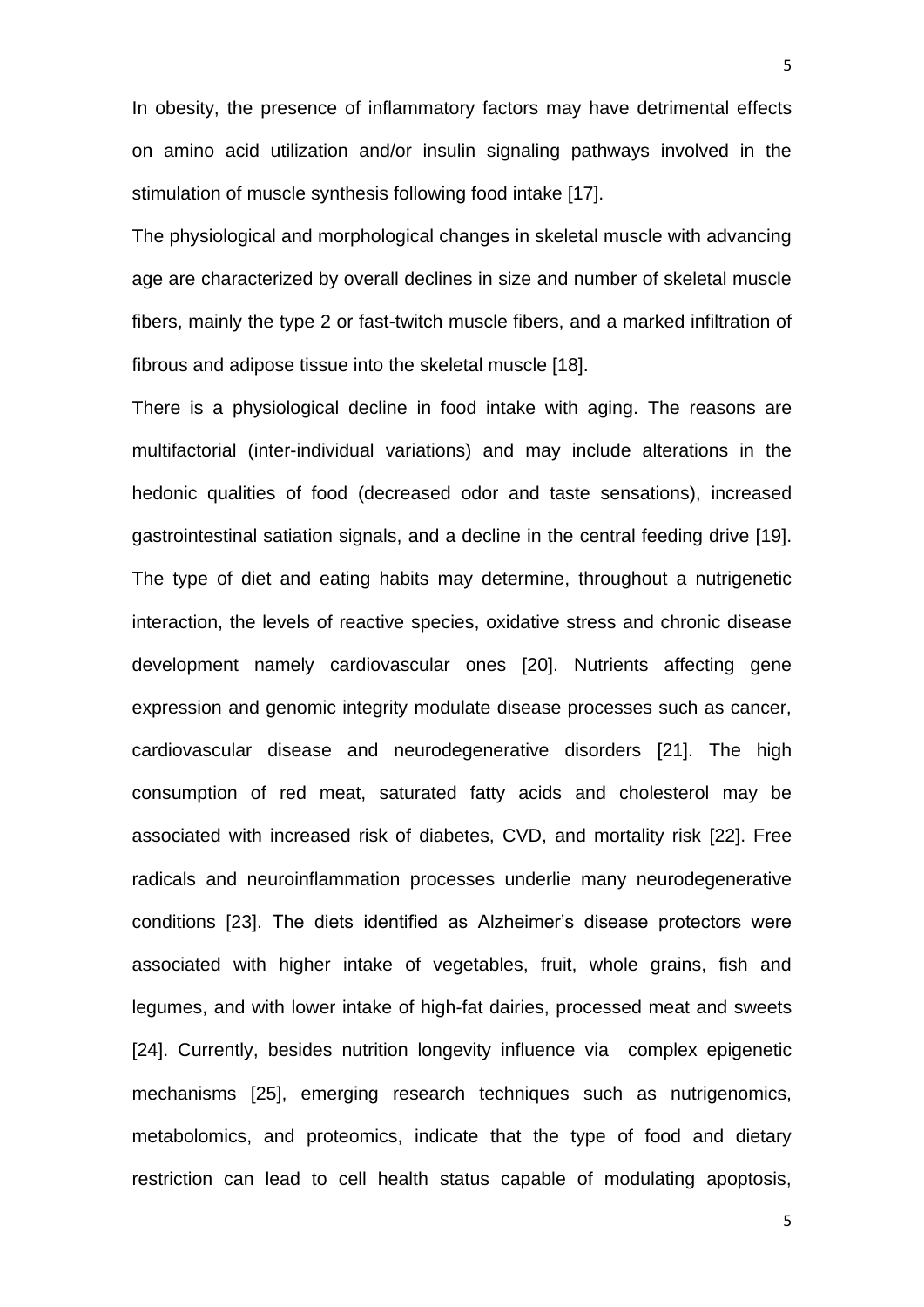reactive oxygen species and reactive nitrogen species detoxification, and gene response, towards disease prevention and longevity [23].

For all these reasons, and because there are still no studies in all Portuguese population on this field, we went to characterize the eating habits and nutritional and cardiovascular biomarkers from Portuguese Centenarians, compare them with both high and low cardiovascular risk (CVR) controls.

### **Methods**

## *Study patients*

We studied from 2012 to 2015 a total of 521 subjects, both genders, being 253 centenarians (CENT) (100.26 $\pm$ 1.98 years old) 197 women (77.9%) and 56 men  $(22.1\%)$ . The control group included 268 subjects  $(67.51\pm3.25$  years old), being 164 women (61.2%) and 104 men (38.8%). This group had both low (LCR) and high cardiovascular risk (HCR), calculations were based on QRISK®2-2016 [26]. Centenarians, from all the regions of Portugal were identified, enrolled and evaluated at their usual place of residence, as previously described [27]. Centenarians individuals, although uniformly distributed throughout the country, predominated in the Castelo Branco District, followed by Lisbon one. The area of Castelo Branco, surrounded by mountains in the orographic aspect, is mainly rural. On the other hand, the area of Lisbon is mainly an urbanized area. At the time of the interview, most of the centenarians (69.2%) reported having lived most of the life in the interior of the country and only 30.8% in coastal regions. Most of them (51%) lived in small villages for most of their life, but it is noteworthy that one part (30.4%) reported having lived in a city environment. Although all the centenarian individuals presented a capacity for understanding and communication (being an exclusion criterion otherwise), the centenarian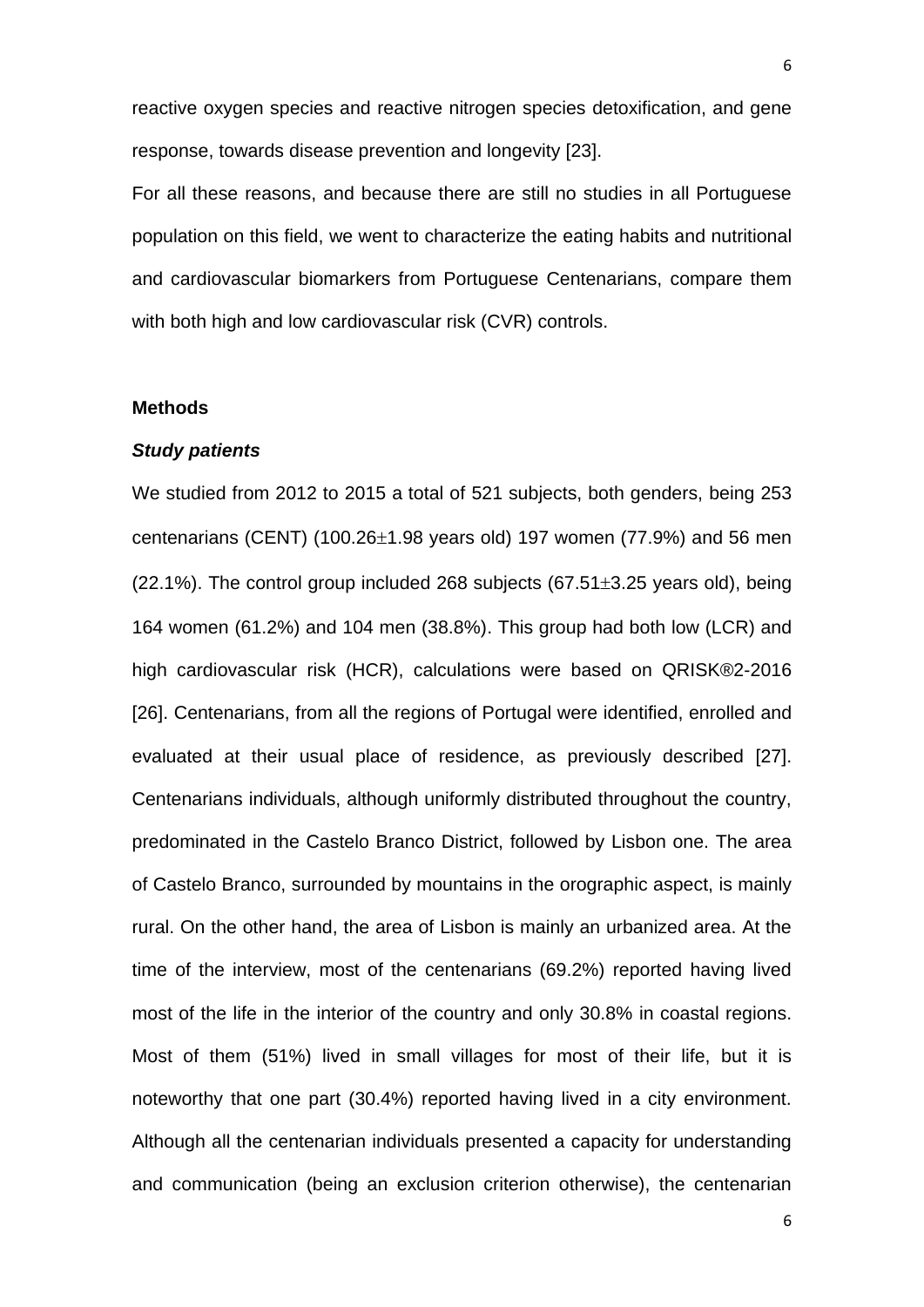men of the present study presented cognitive scores superior to those of centenarian women. The control group included patients recruited from the Heart and Vessels Department of Santa Maria Hospital and from a Primary Health Care Center in Lisbon, Portugal. Hospital de Santa Maria, is a reference hospital at the National level and as such, the controls are not all of the Lisbon region but of several regions of the Country.

#### *Nutrition data*

Anthropometric and body composition analysis were evaluated by bioimpedance, using a portable tetrapolar bioelectrical equipment, the Tanita® BC-420MA (Tanita corporation of America, Inc, Illinois, USA) device to estimate: weight, body mass index (BMI), fat mass (FM), muscle mass (MM), and resting metabolic rate (RMR). The MM and FM indexes were calculated [(kg)/height (m2)]. Exclusion criteria for bioimpedance measurements were previously described [27].

Data were collected by applying a semi-quantitative food frequency questionnaire, based on a validated FFQ for Portuguese population [28]. The questionnaire used was composed by a list of food groups with 10 items (red meat, fish, eggs, sweets, dairy products, vegetables, leguminous, fruits, oilseeds and canned food) and one closed section with five categories of frequencies of consumption. A photographic manual was used, published by Institute of Public Health Dr. Ricardo Jorge, I.P., [29] as visual support for the identification of multiples and submultiples of the middle portion. Data were statistically analyzed in order to know the differences of consumption of food groups between the centenarians and the control group of both high and low CVR.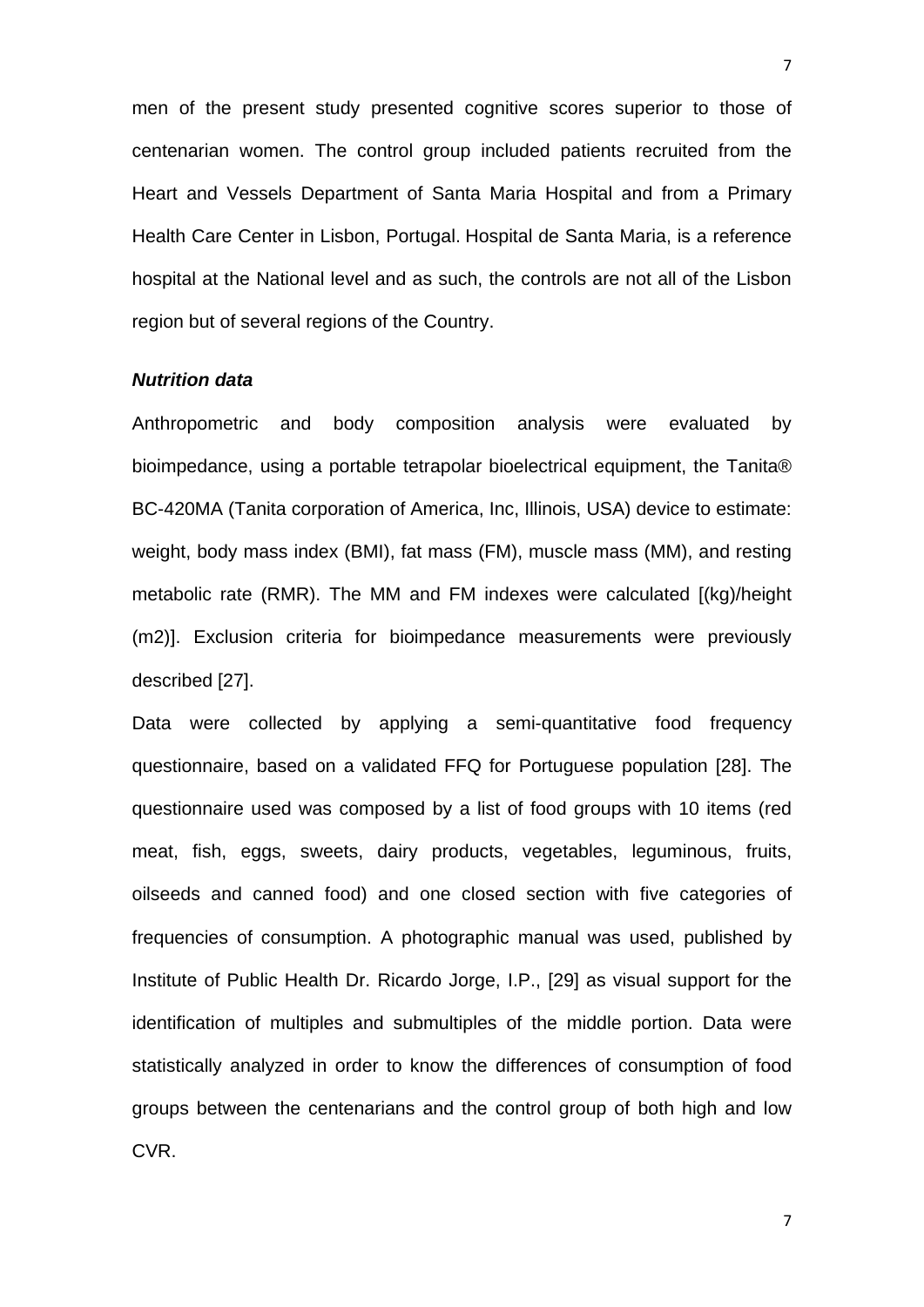#### *Biomarkers and cardiovascular risk*

Participants or their direct supervisors were asked to provide access to the latest routine blood analyzes. The following biochemical data, obtained by laboratory routine analysis measured in certified Labs, were collected when available: glucose, total cholesterol (TC), LDL-C, HDL-C, Non-HDL-C, triglycerides (TG), uric acid, urea and creatinine, or calculated: Non-HDL-C. Dyslipidemia was defined when one of the following conditions was present: TC ≥200 mg / dL, TG ≥150 mg / dL, LDL-C ≥100 mg / dL, HDL-C ≤40 mg / dL in men or ≤50 mg / dL in women [30].

The abdominal obesity (cm), BMI (Kg/m2) and the cut-off for FM by gender, were established in agreement with WHO guidelines [31]. Sarcopenia was defined by muscle-mass index cut-off≤16.7kg/m2 [32].

CVR was calculated using a QRISK® 2-2016 risk calculator program (https://qrisk.org), based on age, gender, ethnicity, smoking habits, diabetes status, angina or heart attack in a 1st degree relative aged below 60 years, chronic kidney disease (stage 4 or 5), atrial fibrillation, hypertension, rheumatoid arthritis and also based on cholesterol/HDL ratio, systolic blood pressure and body mass index [26], [33].

# *Ethical considerations*

This study was approved by Scientific and Ethics Committees of the Lisbon Academic Medical Centre (Faculty of Medicine of the University of Lisbon and Santa Maria Hospital) and by the National Commission for Data Protection, and was conducted in agreement with the Helsinki Declaration. All the participants gave their written informed consent in order to be included in the study.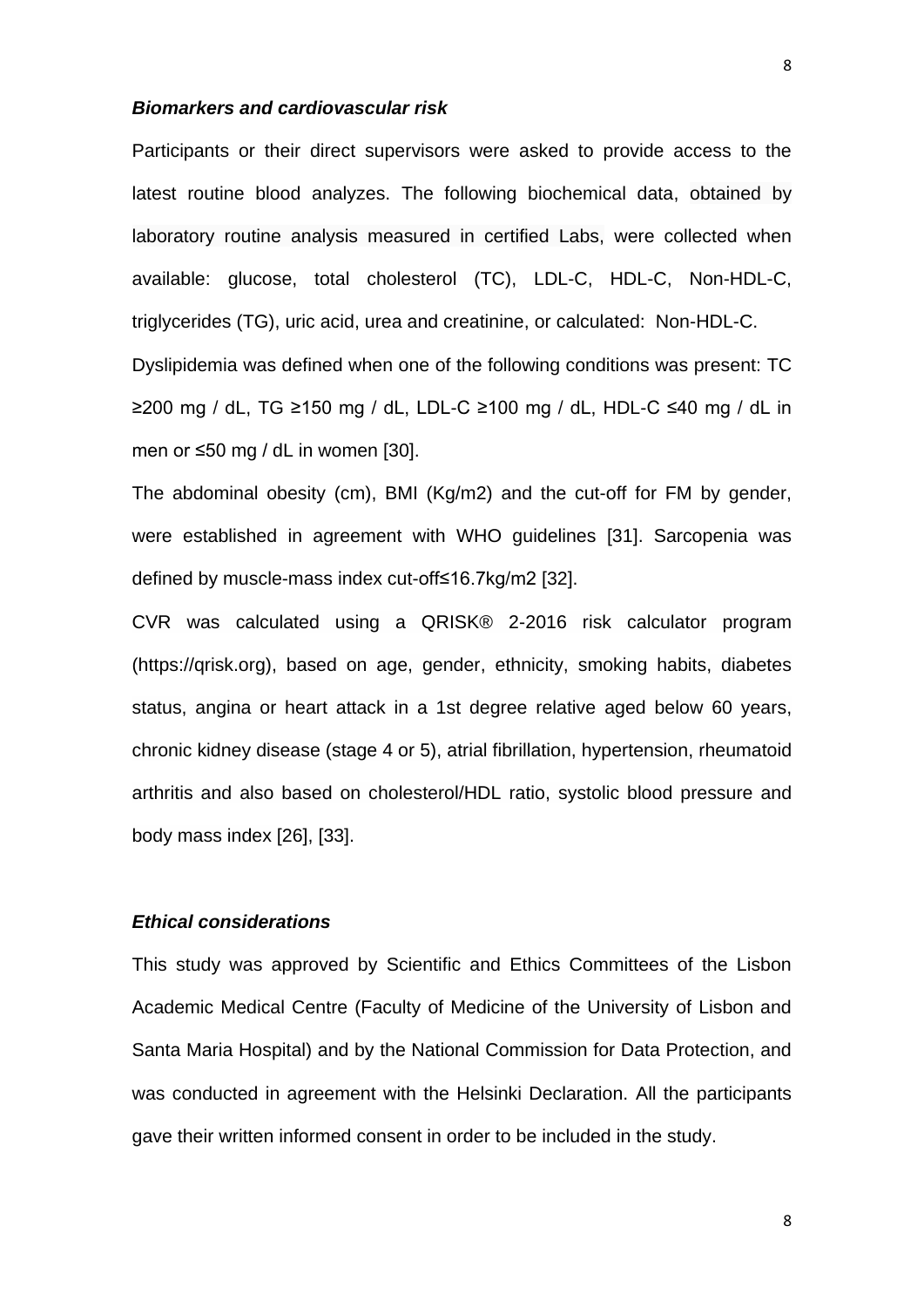#### *Statistical analysis*

Statistical analysis was performed using the computer software for Windows, SPSS, version 20.0 (SPSS Inc, Chicago). The results of quantitative variables were expressed as mean ± standard deviation and for qualitative categorial variables as number and percentage. To test the normality of all variables, Kolmogorov-Smirnov test was applied. Categorical variables were compared with the Chi-square with Z-proportion test or Mann-Whitney U tests. Comparison of means between groups of numeric variables normally distributed means was performed by one-way analysis of variance (ANOVA) or Kruskal-Wallis test, followed by Tukey test. The values of non-normal parameters are presented in median and interquartile range. Numeric variables were related by application of Pearson or Sperman correlation coefficients. Binary and multivariate logistic regression analysis was performed. As the measure of association it was used the Odds Ratio (OR) with the respective 95% confidence interval. All the tests were considered statistical significance if *P*<0.05.

#### **Results**

There were differences in the frequency of food groups' consumption between centenarians and controls, except for oilseeds group (see Table 1). As shown in Fig.1, the daily intake of red meat, adjusted for age and gender, was a protective factor for sarcopenia (OR=0.25, CI95%: 0.096-0.670, P=0.006), however it contributes for FM excess (OR=4.946, CI 95%: 1.471-16.626; P=0.01), overweight and obesity (OR=4.804, CI 95%:1.666-13.851, P=0.004). Only 2% of the centenarians reported this eating habit in opposite the 64.3% of the HCR group. In the Fig. 2 we can see that the frequency history of red meat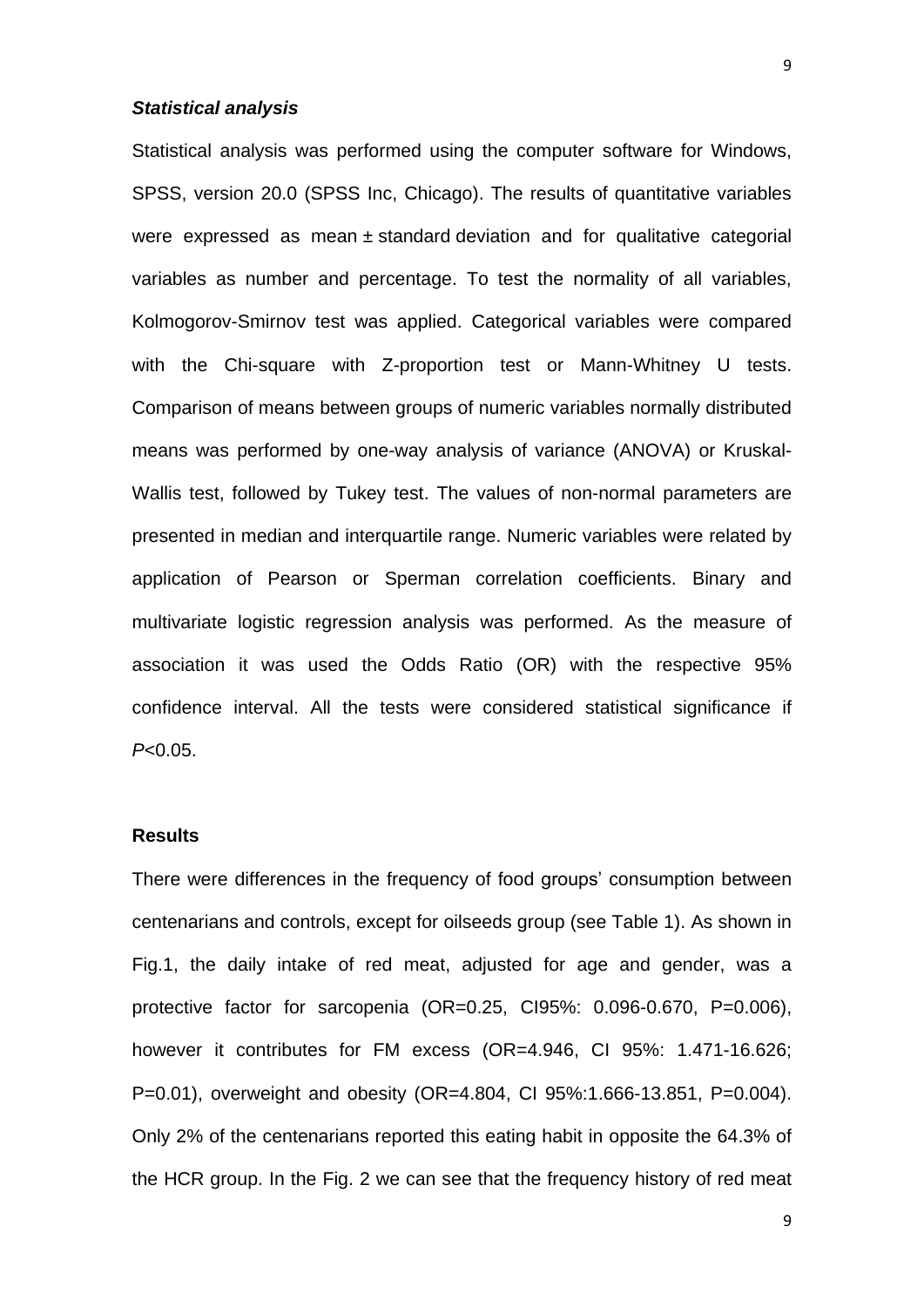intake was associated with higher CVR  $(\chi^2 = 239.807; df = 8, p < 0.0001)$ , in the same way of canned food intake  $(y2=225.321; df=8, p<0.0001)$ .

Basal metabolism (Kcal) was lower in centenarians and higher in HCR group  $(Fiq. 3)$   $(CENT=1176.78\pm201.98$  vs.  $LCR=1356.54\pm170.65$  vs. HCR=1561.33±267.85; p<0.0001). Compared with controls, centenarians also had a lower BMI (CENT=21.06 $\pm$ 3.68 vs. LCR=28.49 $\pm$ 4.69 vs. HCR=29.56 $\pm$ 5.26;  $p<0.0001$ ) (Fig. 4), waist circumference (cm) (CENT=85.29 $\pm$ 10.83 vs.  $LCR = 96.02 \pm 11.71$  vs.  $HCR = 104.50 \pm 11.84$ ;  $p < 0.0001$ ) (Fig. 5a) and hip-waist ratio (CENT= $0.88\pm0.07$  vs. LCR= $0.92\pm0.08$  vs. HCR= $1.01\pm0.08$ ; p<0.0001) (Fig. 5b).

Considering the biochemical parameters values of CVR, particularly lipidogram and lipid profile, there were significant differences between the results obtained between the group of centenarian individuals compared with those of the lowrisk and high-risk control group (Table 2).

Total cholesterol (p<0.0001), LDL-C (p<0.0001), and non-HDL cholesterol (p<0.0001), levels were lower in the centenarians group and differed significantly from either the low or high cardiovascular risk control subgroups (Table 2).

In relation to LDL values there were no significant differences between LCR and HCR subjects (P=0.161, Tukey test). In cholesterol / HDL cholesterol ratio there was no significant difference between centenarians and LCR subjects (P=0.960, Tukey test) (Table 2).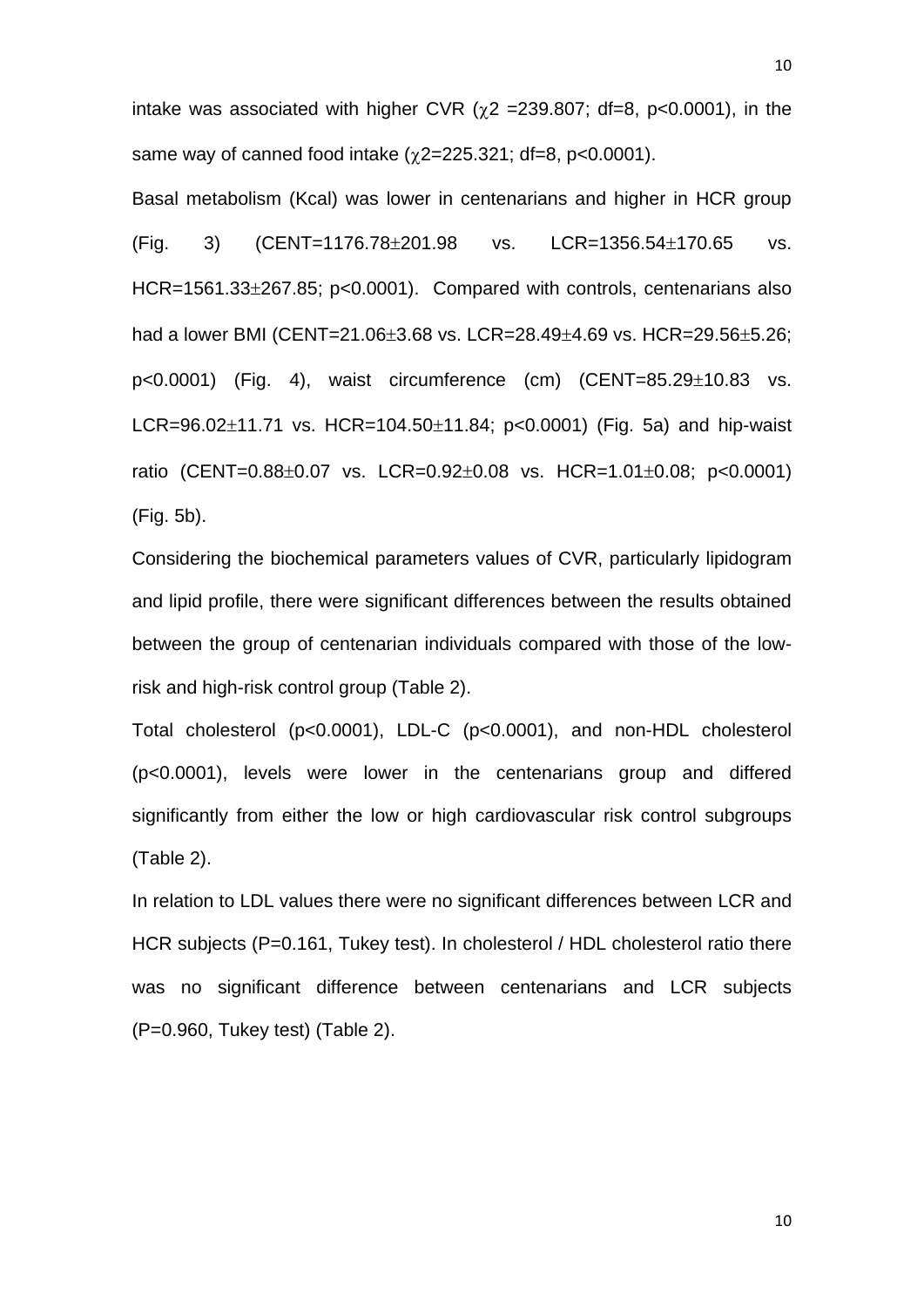#### **Discussion**

As far as we know, this is an original work in human longevity which investigates some aspects of eating habits, anthropometric, basal metabolism and blood parameters. We sought to know the history of the eating habits of Portuguese centenarians and verify if these habits were or not coincident with the history of the dietary profile of younger individuals, some of them with HCR, others with LCR, whose probable life expectancy, according to Projection of the 2011 Census, does not exceed 84 years [34].

We applied a semi-quantitative food frequency questionnaire using photographic models because it was considered to be the most appropriated for the population studies [35], [36]. The 24h questionnaire is a retrospective method considered as the one with the best accuracy to estimate food intake [37]. However as mentioned in epidemiological studies in the elderly the required repetition of the previous 24-hour questionnaire may be more inaccurate in comparison with a food frequency questionnaire in which participants report their past eating habits in a single interview. A large part (71.9%) of the Centenarians studied were institutionalized so the present eating habits were very different from the past ones. In the centenarians it was possible to observe the difference in the ease to recall past eating habits in relation to the most recent ones.

The food history showed that the frequency of consumption of leguminous, fruits and vegetables is higher and red meat consumption is lower in the centenarians compared to the control group. The latter was frequently ingested with larger and repeated food portions (Table 1). Both aspects are indicative that the daily caloric intake of the centenarians may be lower than that of the controls and that by consuming foods with health benefits (vitamins, bioactive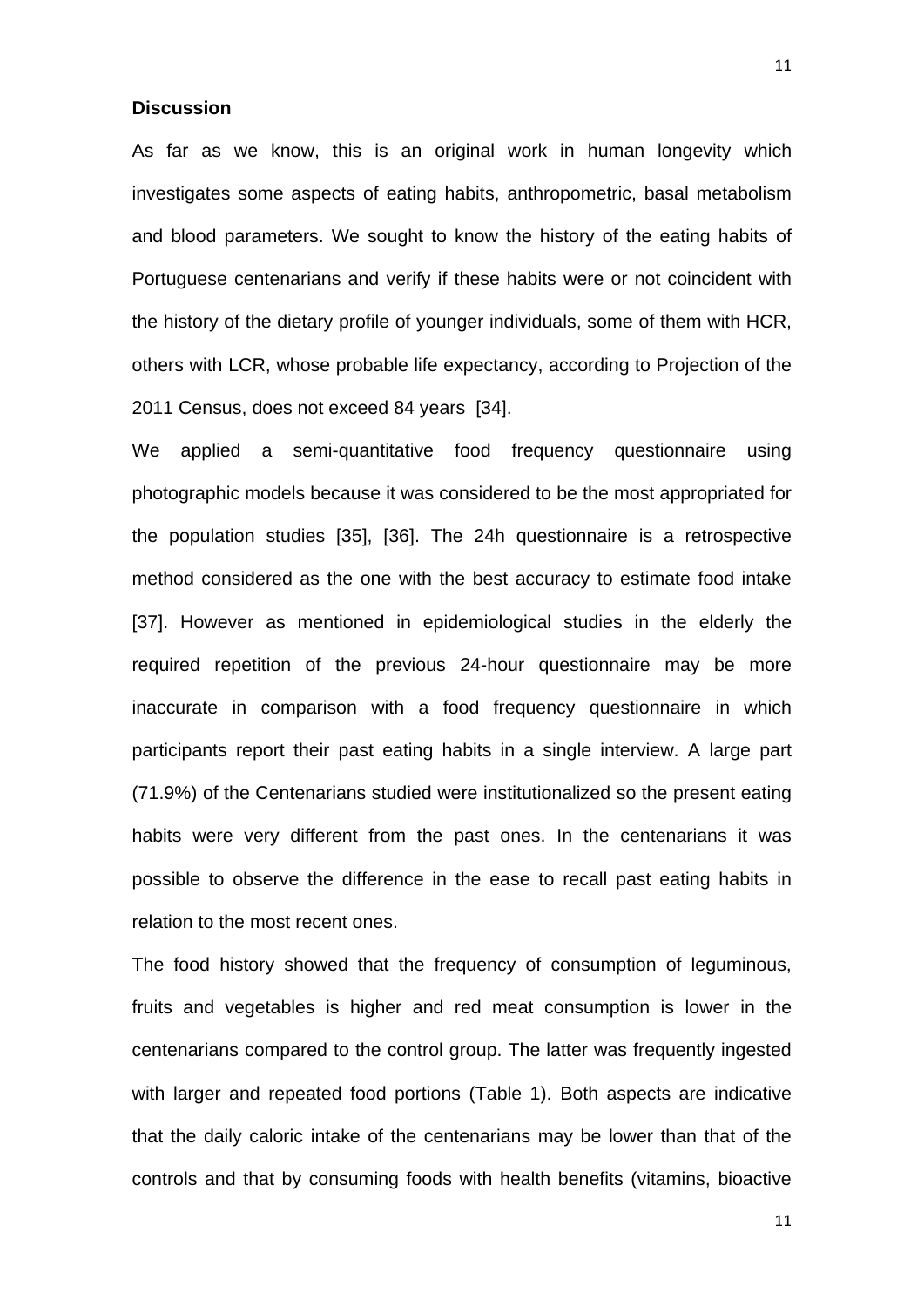compounds and dietary fiber) more often supports the idea that can promote longevity (Figure 2). These data may lead to a reflection on the importance of eating habits such as caloric overload and in particular that associated with red meat ingestion in longevity.

The centenarians had been distinguished themselves from controls in all food groups that have been evaluated with the exception of oilseeds ingestion. There are studies that indicates the excess consumption of red meat as a negative impact related to the good health since this consumption was associated with obesity, type 2 diabetes, CVD, cancer [10] and higher all-cause mortality [8] and accumulating scientific evidence has indicated that high consumption of red meat, especially processed meat, may be associated with an increased risk of major chronic diseases [22].

We found that the individuals with the highest CVR were those who had the highest frequencies of red meat consumptions (Figures 2, 5a, 5b). In fact this consumption, in particular processed meat, is associated with a higher incidence of CVD such as coronary heart disease, heart failure and stroke in addition to other pathologies [22].

Red meat, on the other hand, is a source of heme-iron [38]. Free heme may catalyze oxidant processes involving several components of biological systems, resulting on tissue damage and ultimately leading to disease. Actually, heme catalyzed oxidations can damage lipids, proteins, DNA and other nucleic acids and various components of biological systems. A major pathway involves reactions of lipids with heme: LOOH (lipid hydroperoxide) + Fe-ligands (heme)  $\rightarrow$  LOOFe ligands  $\rightarrow$  LO<sup>\*</sup> (lipid alkoxy radical) + \*OFe ligands (heme oxyradical). The alkoxy radicals and the heme oxy radicals can initiate further oxidations some of which would result in oxidative chain reactions. Heme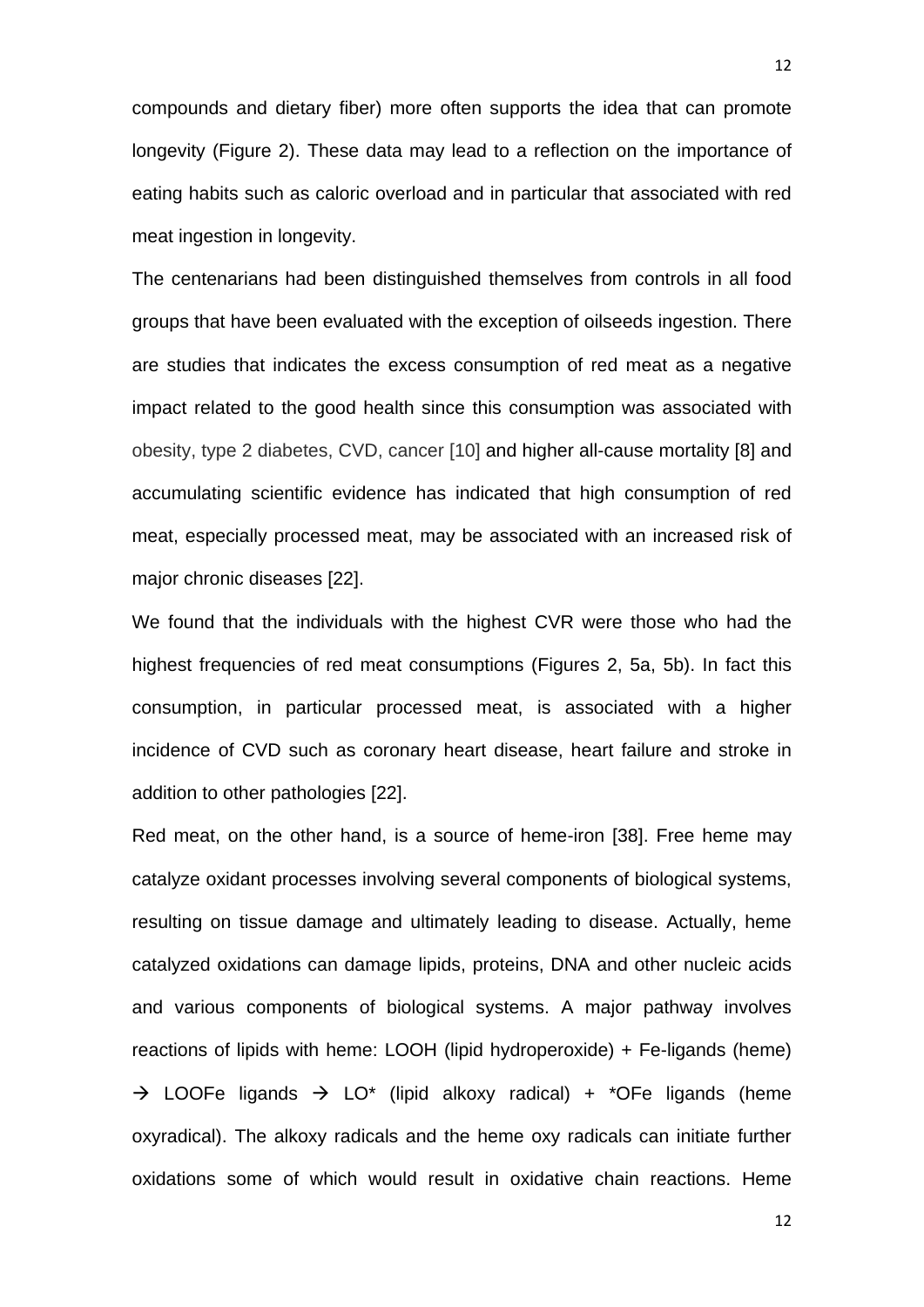catalysis of oxidation is the strongest oxidizing system for developing tissue damage. These heme catalyzed oxidations can lead to the initiation of biochemical and cellular damage and subsequently disease processes [39]. Also the formation of of *N-nitroso* compounds in the intestine conditioned by the ingestion of red meat may lead to oxidative stress and DNA damage [40]. High red meat consumption was associated with modestly higher concentrations of plasma GGT and hs-CRP, whereas high whole-grain bread consumption was related to modestly lower concentrations of GGT, ALT and hs-CRP [41]. The association of red meat consumption with increased levels of hs-CRP could be modified by high whole-grain bread consumption [41].

These facts highlighted the hypothesis that dietary factors may modulate these biomarkers, which may be potential mediators related to risk of diabetes and CVD [41]. Even more, discovery of a link between l-carnitine ingestion, gut microbiota metabolism and CVD risk, revealed a new pathway linking dietary red meat ingestion with atherosclerosis pathogenesis pointing out the role of gut microbiota in this pathway suggesting a new potential therapeutic targets for preventing CVD [42].

Red meat is known to have higher content of saturated fat and cholesterol [38] this fact agree with our observations revealing that centenarians (24.1%) have low hypercholesterolemia frequency than controls of low (75.8%) and high (78.9%) CVR. Additionally, the cholesterol/HDL ratio was statistically higher  $(P=0.017)$  in the high-risk subgroup  $(4.24\pm1.18)$  compared to centenarians  $(3.81\pm1.09)$  (Table 2). We assumed that the centenarians have low CVR since they reached extreme longevity. We observed that they differ from the other groups, namely the HCR group having lower values of total cholesterol, LDL cholesterol, non HDL-C and cholesterol / HDL ratio. LDL-C and non–HDL-C are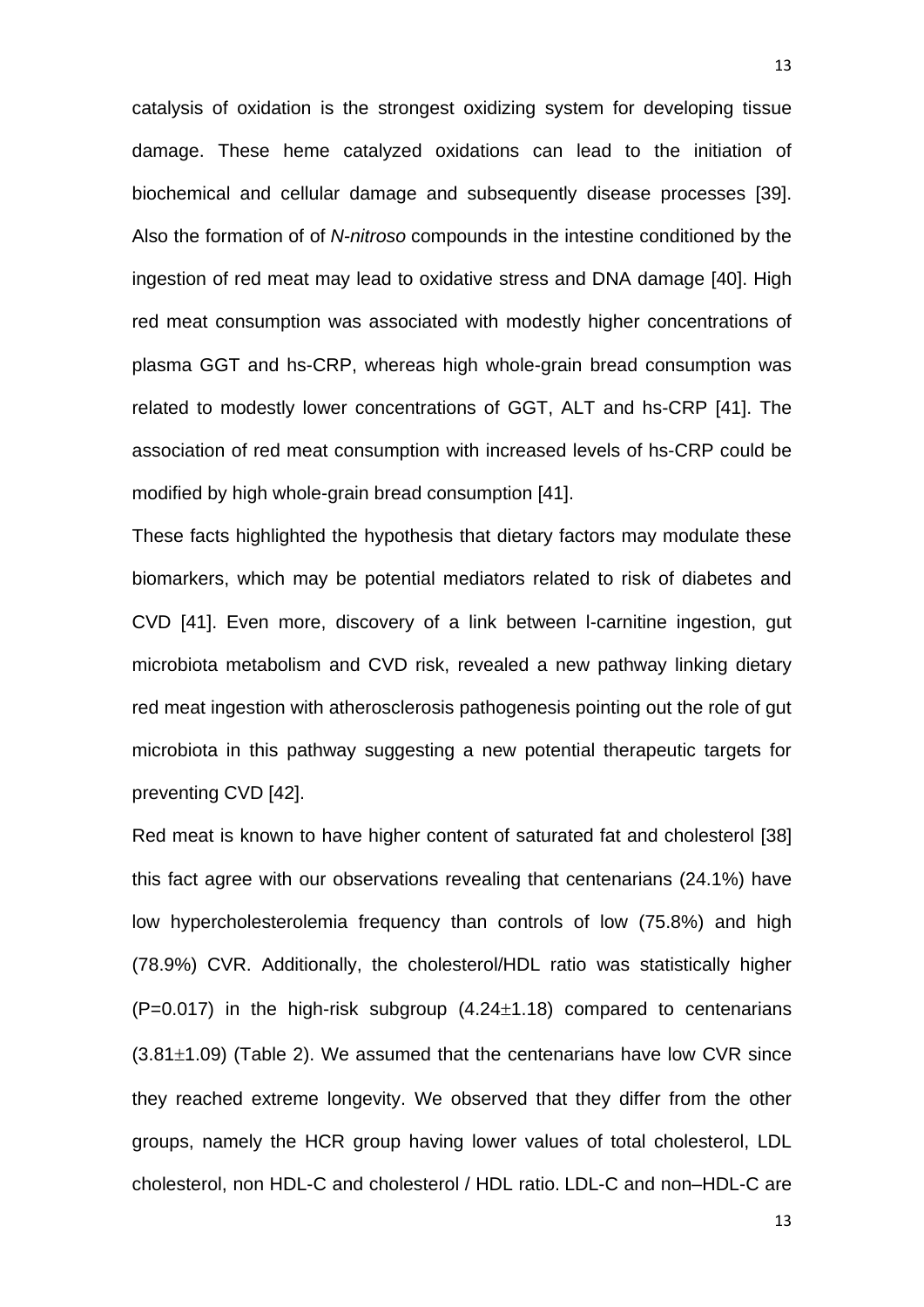atherogenic factors, the latter including TG-rich lipoproteins, cholesteryl ester– enriched remnants of TG-rich lipoproteins, and lipoprotein(a) with great predictive CVR value [43].

Excess meat consumption was associated with an increase in fat mass, obesity, waist circumference and increased waist-hip ratio associated with the HCR group (Figure 4, 5a, 5b). As observed for red meat intake our results support this observation, since the frequency (at least 1x week) of consumption of red meat  $(\chi^2=239.807; df=8, p<0.0001)$  as well as canned/industrialized foods  $(y2=225.321; df=8, p<0.0001)$  were associated with HCR individuals compared to the other groups.

Similarly to that observed with red meat, a higher frequency of canned/industrialized foods consumption in HCR individuals compared to LCR and centenarians (72.3% vs 25.5% vs 2.1% respectively, consumed at least 1x per week) was observed. It is known that polyphosphates are commonly used as an additive in industrially processed food and may increase serum phosphate levels leading to vascular damage and cardiovascular morbidity inducing aging processes [44].

Concerning meat consumption however, we found a benefit in relation to a possible contributor to prevent sarcopenia, as verified by Rondanelli et al. [45]. The underlying cause of sarcopenia is unclear but may include a lower basal rate of protein synthesis in aged muscle. Meats are nutrient-rich sources of protein are potently stimulatory for muscle protein synthesis and may aid in mediating gains in muscle mass and strength when combined with exercise program [46].

Although beneficial for the prevention of sarcopenia, however, red meat consumption may increase the risk of stroke. In fact, red meat is a source of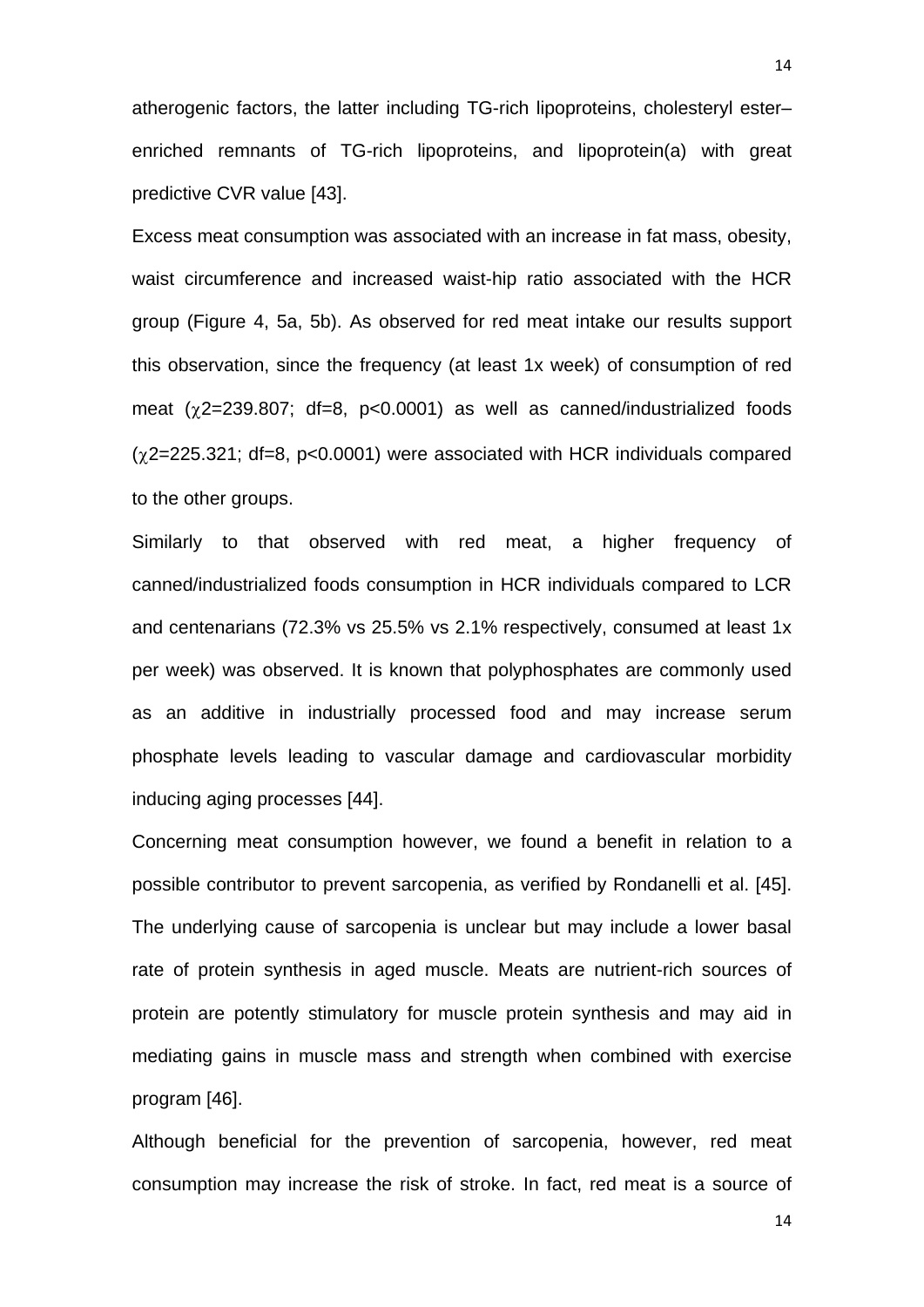saturated fatty acids and cholesterol. Some studies have indicated that a high intake of saturated fatty acids increases total cholesterol levels, LDL and triglycerides, which could increase the risk of stroke [47]. No sarcopenic-obesity was observed either in the controls or in the centenarians, which were mostly eutrophic.

It was verified that the group of centenarians consumed more vegetables/ leguminous/fruits than the control groups (HCR and LCR, table 1), that may contribute for longevity. Epidemiological studies suggest a role of fruits and vegetables, in protection against disease of aging [23] and the WHO considers that these should be the main foods to be ingested [48]. Actually the exogenous antioxidants, greatly relevant for longevity, such as vitamin C (ascorbic acid/ascorbate), vitamin E (tocopherols, tocotrienols), carotenoids (α-carotene, β-carotene, zeaxanthin, lutein, lycopene, β-cryptoxanthin, etc.), polyphenols (flavonols, flavanols, anthocyanins, isoflavones, phenolic acid) and trace elements (selenium, zinc), predominate in dietary sources derived mainly from the vegetable kingdom [20].

It must be considered protein supplementation in patients with sarcopenia with no medical contraindications [49], which can contribute to improve not only the muscular mass but also the cognitive aspects [50].

The basal metabolism decreases with age [51], which was also observed in our study. It was found that individuals HCR controls had an increased basal metabolism compared to the other groups (LCR and centenarians). We assume that the centenarians had a low CVR profile otherwise they would not have reached that age.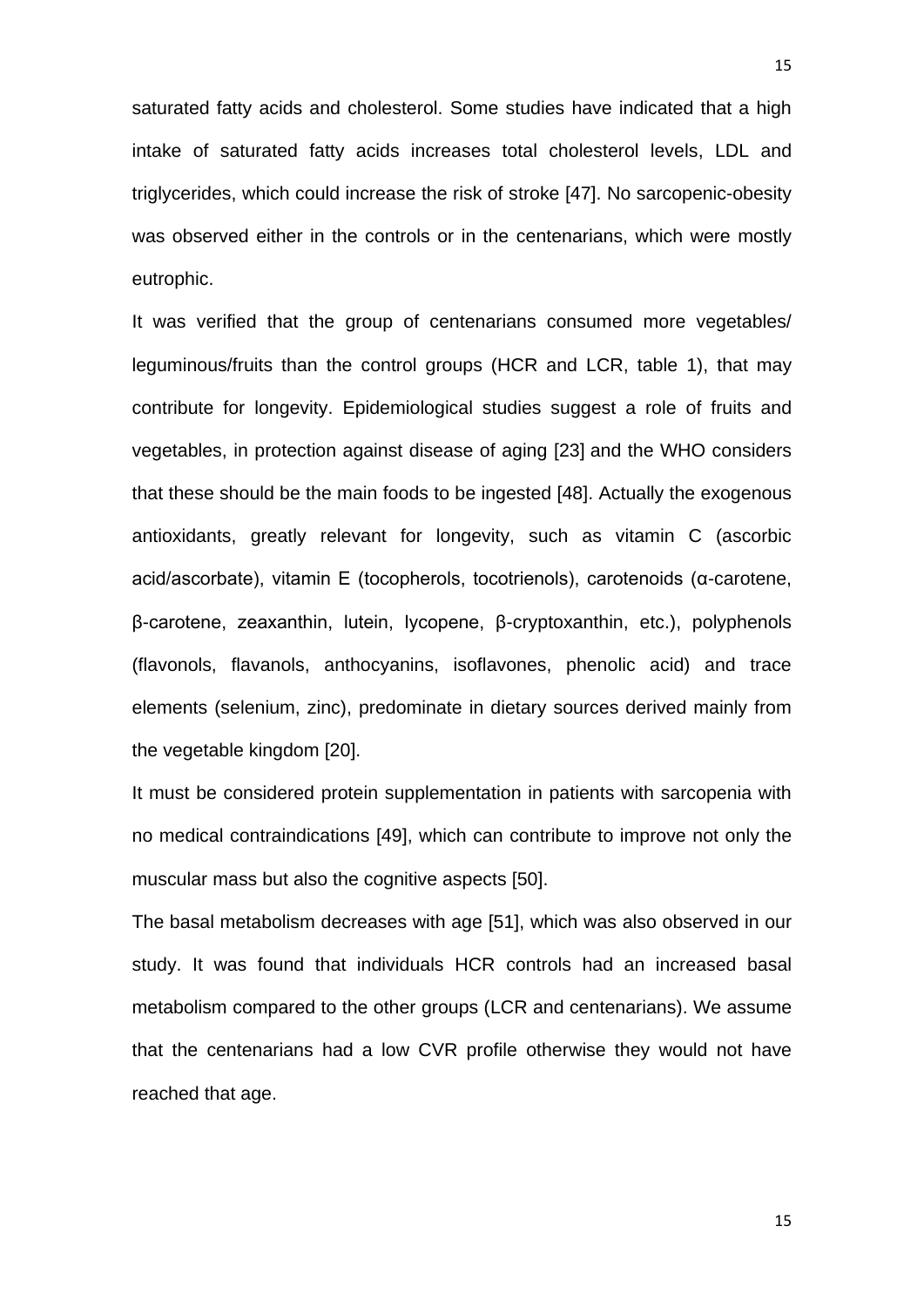#### **Study strengths and limitations**

In this case-control study design, the sample size is adequate according to what has been previously explained [27]. The group of centenarians is compared with a group of younger individuals assuming the probability of reaching 100 years is remote for the control group. On the other hand it is also assumed that the CVR of centenarians is small compared to control group since otherwise they would not have reached 100 years. Estimation of energy and nutrient intake may be considered a study limitation although frequency of consumption and foods portion size were evaluated.

# **Conclusions**

Centenarians have different food history than the control population. Frequent consumption of red meat contributes to obesity and increased CVR, since LDLcholesterol and heme-iron of red meat that catalyze oxidations, may lead to atherosclerosis disease processes. Menus mainly with vegetables and leguminous and less red meat, observed in centenarians, although associated with sarcopenia, may promote a longer life-span.

## **Acknowledgments**

The authors acknowledge Dr. Sara Cardoso (Social Researcher and Writer, Lisbon, Portugal) valuable assistance to the establishment of contacts for the recruitment of centenarians, and Cesar Oliveira for operational collaboration in the fieldwork.

The authors would like to thank also to Prof. Doutor Fausto Pinto - Dean of Faculdade de Medicina da Universidade de Lisboa and of the Heart and Vessels Department of Santa Maria Hospital for the support given.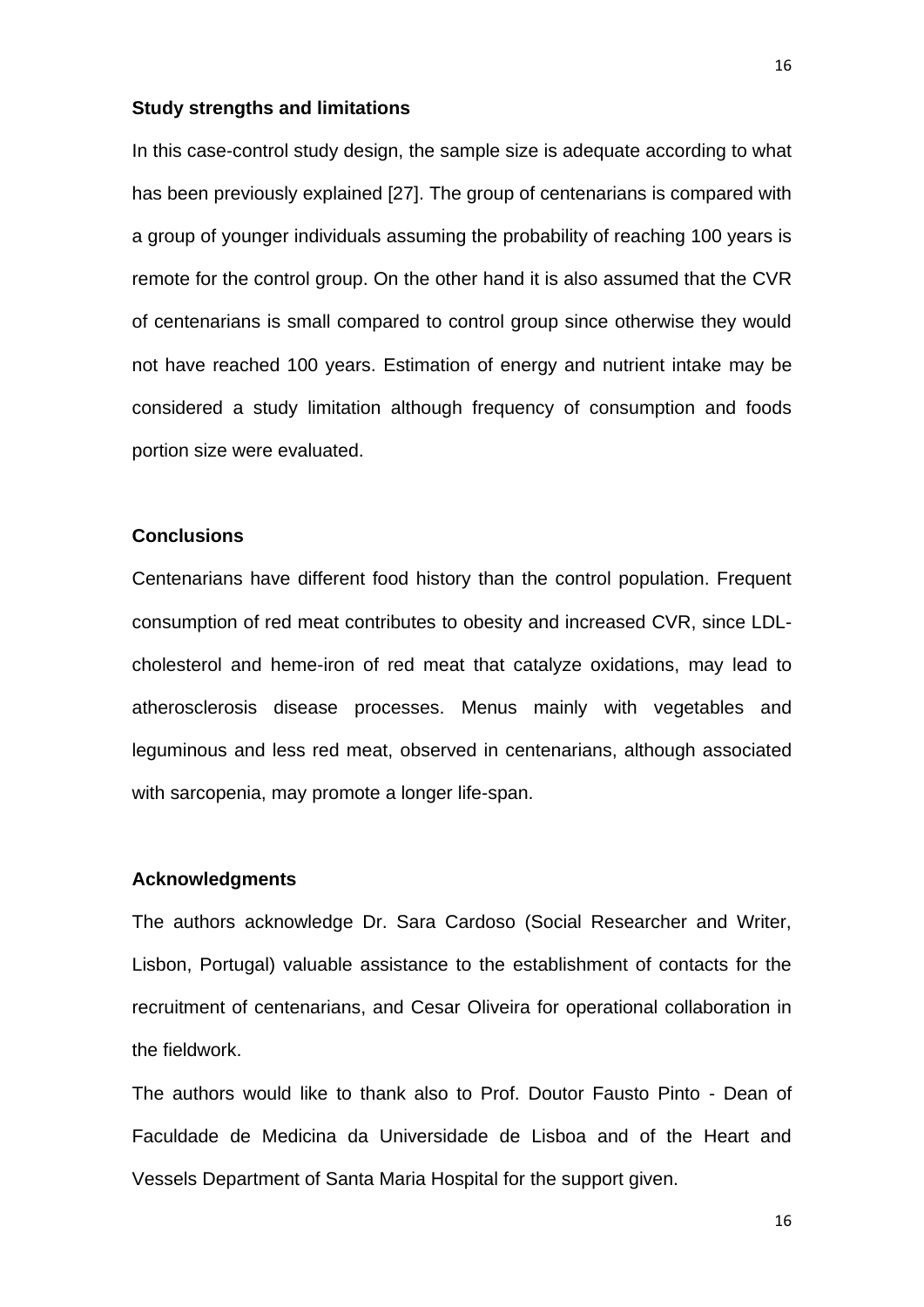An earlier version of this paper was presented as an abstract at the 19th European Congress of Endocrinology, held in Lisbon: Endocrine Abstracts (2017) 49: OC5.4.

# **Financial support**

None

## **Disclosure Statement**

The authors declare no conflict of interest.

# **References**

- [1] M. Kouvari, S. Tyrovolas, and D. B. Panagiotakos, "Red meat consumption and healthy ageing: A review," *Maturitas*, vol. 84, pp. 17–24, 2016.
- [2] A. H. Lichtenstein, H. Rasmussen, W. W. Yu, S. R. Epstein, R. M. Russell, and J. Mayer, "Modified MyPyramid for Older Adults 1,2," *J. Nutr*, vol. 138, no. August 2007, pp. 5–11, 2008.
- [3] L. J. M. Fagúndez, A. R. Torres, M. E. G. Sánchez, M. L. de Torres Aured, C. P. Rodrigo, and J. A. I. Rocamora, "Historia dietética: Metodología y aplicaciones," *Nutr. Hosp.*, vol. 31, pp. 57–61, 2015.
- [4] B. M. Lennernas, "Dietary assessment and validity : To measure what is meant to measure," *Scand. J. Nutr.*, vol. 42, pp. 63–65, 1998.
- [5] M. Bouchoucha *et al.*, "Development and validation of a food photography manual, as a tool for estimation of food portion size in epidemiological dietary surveys in Tunisia," *Libyan J. Med.*, vol. 11, pp. 1–9, 2016.
- [6] W. Willet, "Food frequency methods," in *Nutritional epidemiology*, 2nd ed., Willett WC editors, Ed. New York: Oxford University Press, 1998, pp. 74– 100.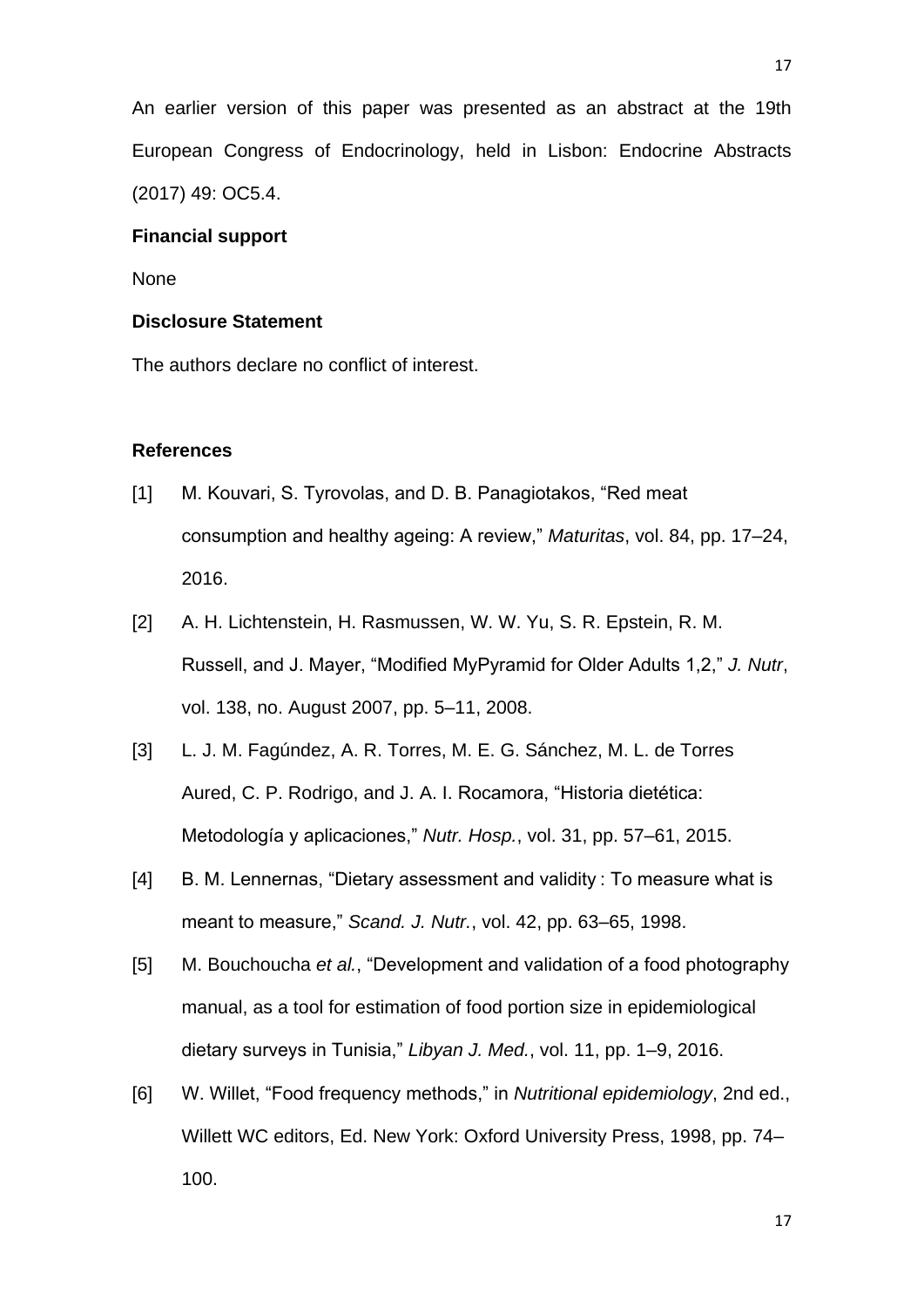- [7] J. Verdú and J. González, "Evaluación del estado nutricional," in *Nutrición y slaud pública*, Masson, Ed. Barcelona, 1995, pp. 73–89.
- [8] S. C. Larsson and N. Orsini, "Red meat and processed meat consumption and all-cause mortality: A meta-analysis," *Am. J. Epidemiol.*, vol. 179, no. 3, pp. 282–289, 2014.
- [9] V. Bouvard *et al.*, "Carcinogenicity of consumption of red and processed meat," *Lancet. Oncol.*, vol. 16, no. 16, pp. 1599–1600, 2015.
- [10] L. D. Boada, L. A. Henríquez-Hernandez, and O. P. Luzardo, "The impact of red and processed meat consumption on cancer and other health outcomes: Epidemiological evidences," *Food Chem. Toxicol.*, vol. 92, pp. 236–244, 2016.
- [11] D. Aune, G. Ursin, and M. B. Veierød, "Meat consumption and the risk of type 2 diabetes: A systematic review and meta-analysis of cohort studies," *Diabetologia*, vol. 52, no. 11, pp. 2277–2287, 2009.
- [12] R. C. M. Van Kruijsdijk, E. Van Der Wall, and F. L. J. Visseren, "Obesity and cancer: The role of dysfunctional adipose tissue," *Cancer Epidemiol. Biomarkers Prev.*, vol. 18, no. 10, pp. 2569–2578, 2009.
- [13] A. Giacosa *et al.*, "Cancer prevention in Europe: the Mediterranean diet as a protective choice.," *Eur. J. Cancer Prev.*, vol. 22, no. 1, pp. 90–5, 2013.
- [14] M. Yakabe, S. Ogawa, and M. Akishita, "Clinical Manifestations and Pathophysiology of Sarcopenia," *RNA Transcr.*, vol. 1, no. 2, pp. 10–17, 2015.
- [15] K. Sakuma, W. Aoi, and A. Yamaguchi, "Molecular mechanism of sarcopenia and cachexia: recent research advances," *Pflügers Arch. - Eur. J. Physiol.*, pp. 1–5, 2017.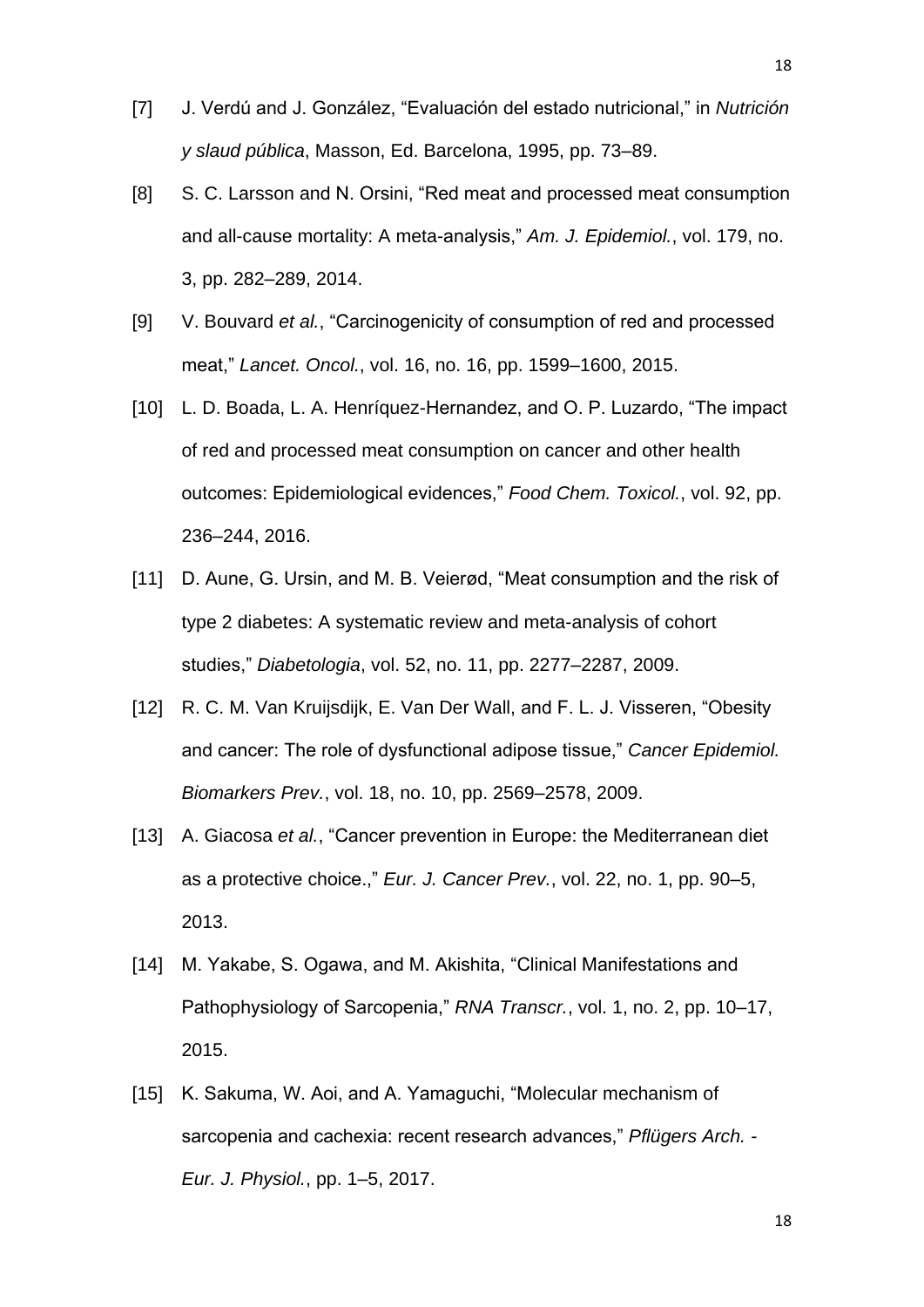- [16] D. Lee, R. P. Shook, C. Drenowatz, and S. N. Blair, "Physical activity and sarcopenic obesity: definition, assessment, prevalence and mechanism," *Futur. Sci. OA*, vol. 2, no. 3, pp. 1–19, 2016.
- [17] J. M. Beasley, J. M. Shikany, and C. A. Thomson, "NIH Public Access," *Nutr. Clin. Pract.*, vol. 28, no. 6, pp. 684–690, 2014.
- [18] J. D. Walston, "Sarcopenia in older adults," *Curr. Opin. Rheumatol.*, vol. 24, no. 6, pp. 623–627, 2012.
- [19] J. E. Morley, "Decreased Food Intake With Aging," vol. 56, no. Ii, pp. 81– 88, 2001.
- [20] L. A. Da Costa, A. Badawi, and A. El-Sohemy, "Nutrigenetics and modulation of oxidative stress," *Ann. Nutr. Metab.*, vol. 60, no. SUPPL. 3, pp. 27–36, 2012.
- [21] S. Friso and S. Choi, "Gene-Nutrient Interactions in One-Carbon Metabolism," pp. 37–46, 2005.
- [22] A. Wolk, "Potential health hazards of eating red meat," *J. Intern. Med.*, pp. 106–122, 2017.
- [23] A. Virmani, L. Pinto, Z. Binienda, and S. Ali, "Food, nutrigenomics, and neurodegeneration - Neuroprotection by what you eat!," *Mol. Neurobiol.*, vol. 48, no. 2, pp. 353–362, 2013.
- [24] L. Mosconi *et al.*, "Nutrient intake and brain biomarkers of Alzheimer's disease in at-risk cognitively normal individuals: a cross-sectional neuroimaging pilot study," *BMJ Open*, vol. 4, no. e004850, pp. 1–11, 2014.
- [25] M. D. Niculescu and D. S. Lupu, "Nutritional influence on epigenetics and effects on longevity," *Curr. Opin. Clin. Nutr. Metab. Care*, vol. 14, no. 1, pp. 35–40, 2011.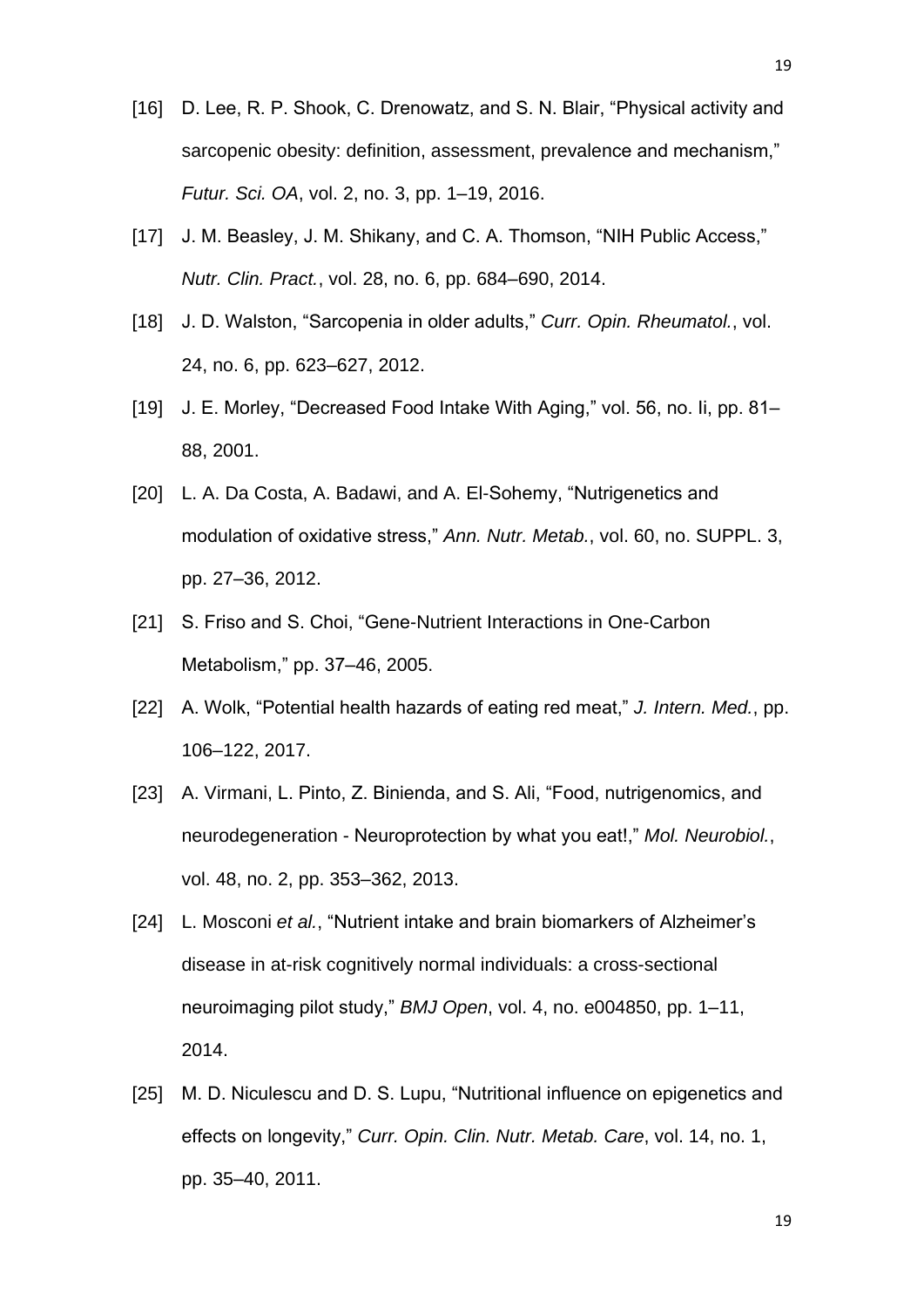- [26] J. Hippisley-Cox *et al.*, "Predicting cardiovascular risk in England and Wales: prospective derivation and validation of QRISK2.," *BMJ*, vol. 336, no. 7659, pp. 1475–82, Jun. 2008.
- [27] A. Pereira da Silva *et al.*, "Body composition assessment and nutritional status evaluation in men and women Portuguese centenarians," *J. Nutr. Heal. Aging*, vol. 20, no. 3, pp. 256–266, 2015.
- [28] C. Lopes, "Reproducibility and validation of a food frequency questionnaire.," in *Diet and Myocardial Infarction: A CommunityBased Case-Control Study. A Population-Based Case-Control Study (PhD Thesis in Portuguese)*, Porto: University of Porto, 2000, pp. 79–115.
- [29] M. . Rombo, D. Silveira, I. Martins, and A. Cruz, *Modelos Fotográficos para Inquéritos Alimentares*. Lisboa: Instituto Nacional de Saúde Dr. Ricardo Jorge, 1996.
- [30] P. S. Jellinger *et al.*, "AACE 2017 Guidelines Guidelines American Association of Clinical Endocrinologists and American College of Endocrinology Guidelines for Management of Dyslipidemia and Prevention of Atherosclerosis," 2017.
- [31] WHO Expert Committee, "Physical status: The use and interpretation of anthropometry," WHO Technical Report Series, Geneve, 1995.
- [32] J. L. Atkins, P. H. Whincup, R. W. Morris, L. T. Lennon, O. Papacosta, and S. G. Wannamethee, "Sarcopenic obesity and risk of cardiovascular disease and mortality: A population-based cohort study of older men," *J. Am. Geriatr. Soc.*, vol. 62, no. 2, pp. 253–260, 2014.
- [33] M. F. Piepoli *et al.*, "2016 European Guidelines on cardiovascular disease prevention in clinical practice," *Eur. Heart J.*, vol. 37, no. 29, pp. 2315– 2381, 2016.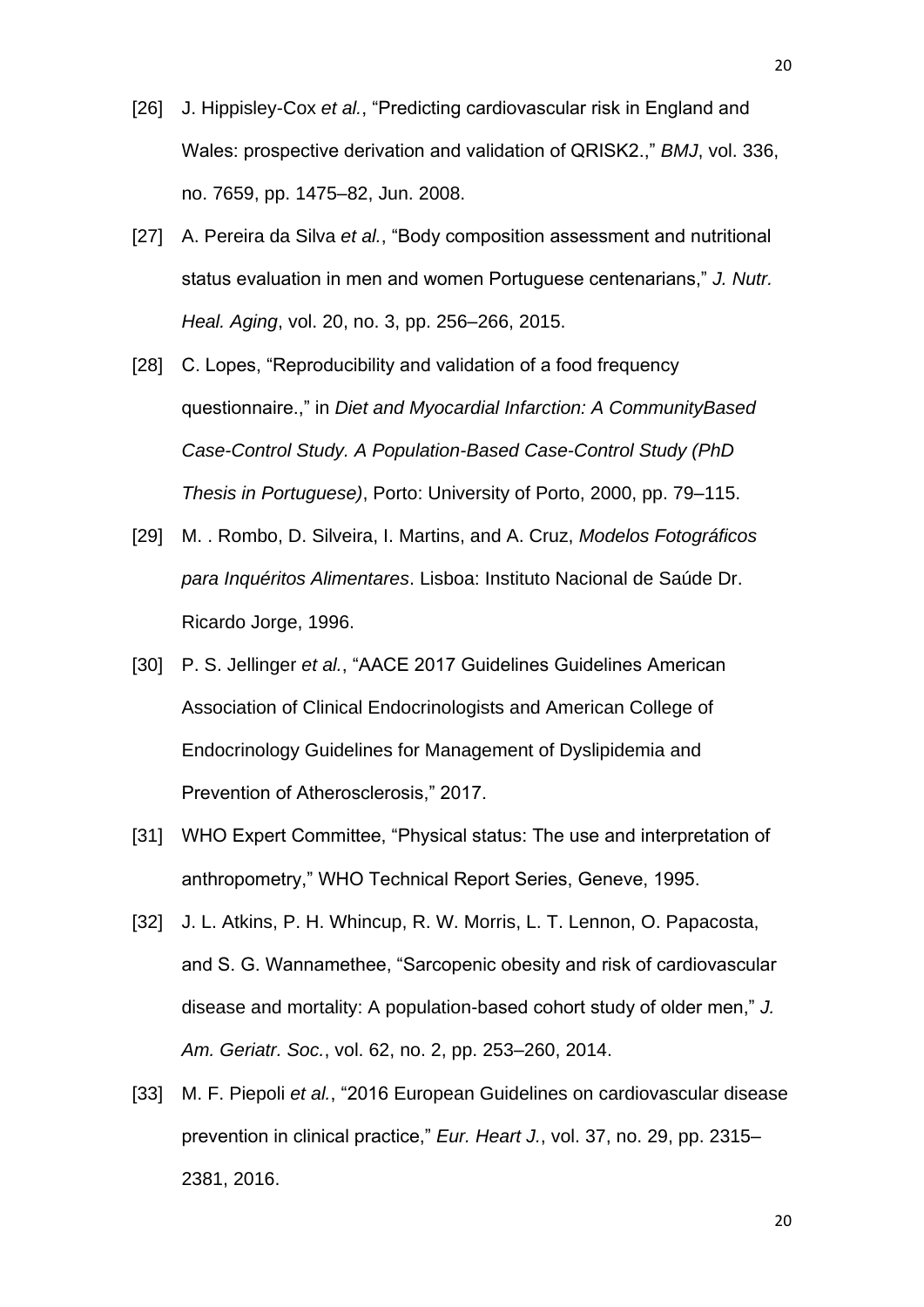- [34] INE, "Esperança de vida aos 65 anos," *Esperança de vida aos 65 anos*, 2016. [Online]. Available: https://www.ine.pt/xportal/xmain?xpid=INE&xpgid=ine\_indicadores&indOc orrCod=0001723&contexto=bd&selTab=tab2. [Accessed: 03-Mar-2017].
- [35] S. Tyrovolas, G. Pounis, V. Bountziouka, E. Polychronopoulos, and D. B. Panagiotakos, "Repeatability and validation of a short, semi-quantitative food frequency questionnaire designed for older adults living in Mediterranean areas: the MEDIS-FFQ.," *J. Nutr. Elder.*, vol. 29, no. 3, pp. 311–324, Jul. 2010.
- [36] T. Eysteinsdottir *et al.*, "Validity of retrospective diet history: assessing recall of midlife diet using food frequency questionnaire in later life.," *J. Nutr. Health Aging*, vol. 15, no. 10, pp. 809–14, Dec. 2011.
- [37] J. H. Brussaard *et al.*, "A European food consumption survey method- conclusions and recommendations.," *Eur. J. Clin. Nutr.*, vol. 56 Suppl 2, pp. S89–S94, 2002.
- [38] P. G. Williams, "Nutritional composition of red meat," *Nutr. Diet.*, vol. 64, no. Suppl. 4, pp. S113–S119, 2007.
- [39] A. Tappel, "Heme of consumed red meat can act as a catalyst of oxidative damage and could initiate colon, breast and prostate cancers, heart disease and other diseases," *Med. Hypotheses*, vol. 68, no. 3, pp. 562– 564, 2007.
- [40] A. M. C. P. Joosen *et al.*, "Effect of processed and red meat on endogenous nitrosation and DNA damage," *Carcinogenesis*, vol. 30, no. 8, pp. 1402–1407, 2009.
- [41] J. Montonen *et al.*, "Consumption of red meat and whole-grain bread in relation to biomarkers of obesity, inflammation, glucose metabolism and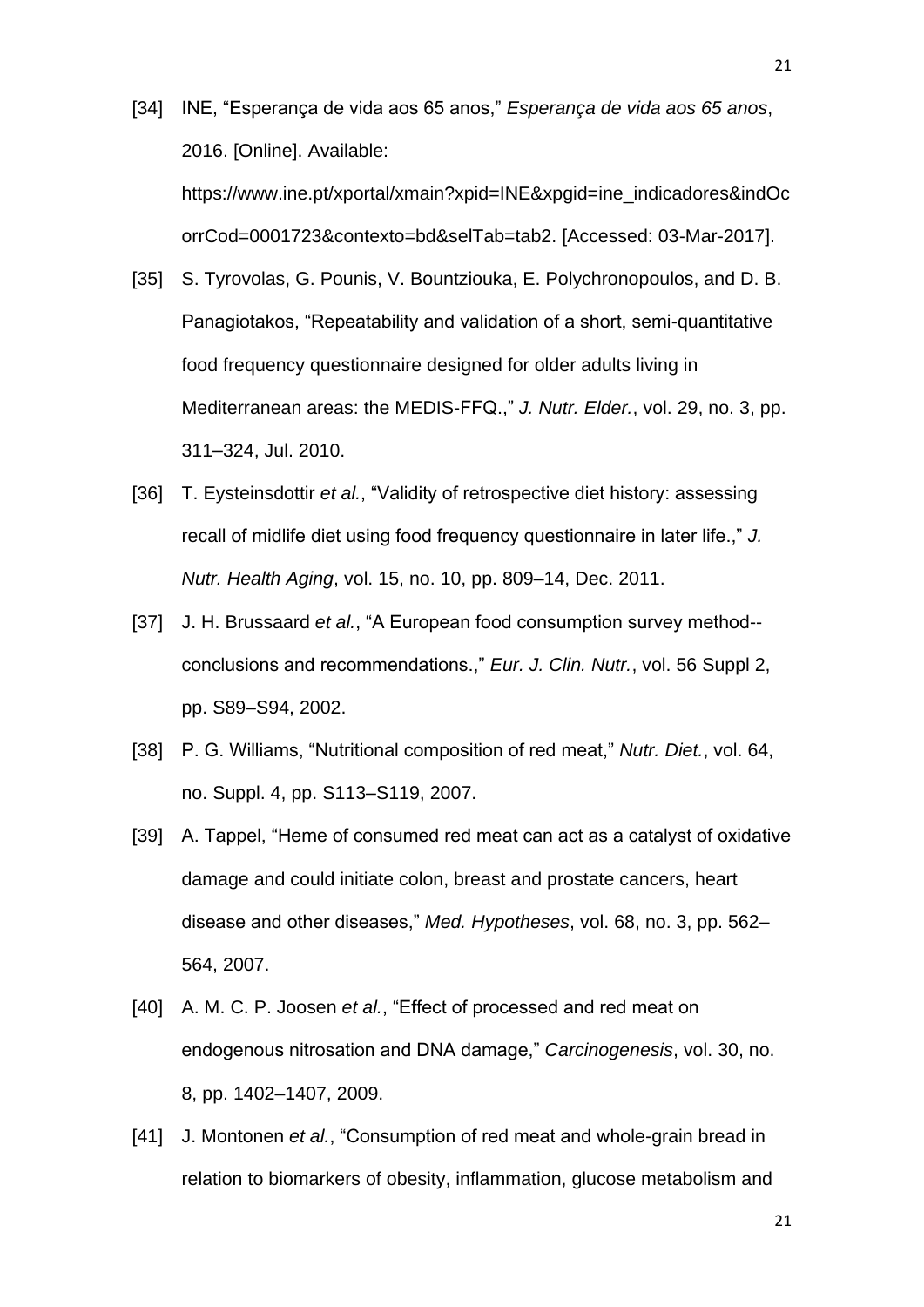oxidative stress," *Eur. J. Nutr.*, vol. 52, no. 1, pp. 337–345, 2013.

- [42] R. a Koeth *et al.*, "Intestinal microbiota metabolism of l-carnitine, a nutrient in red meat, promotes atherosclerosis," *Nat. Med.*, vol. 19, no. April, pp. 576–85, 2013.
- [43] M. Miller, H. N. Ginsberg, and E. J. Schaefer, "Relative Atherogenicity and Predictive Value of Non-High-Density Lipoprotein Cholesterol for Coronary Heart Disease," *Am. J. Cardiol.*, vol. 101, no. 7, pp. 1003–1008, 2008.
- [44] E. Ritz, K. Hahn, M. Ketteler, M. K. Kuhlmann, and J. Mann, "Phosphate Additives in Food—a Health Risk," *Dtsch. Arztebl. Int.*, vol. 109, no. 4, pp. 49–55, 2012.
- [45] M. Rondanelli, S. Perna, M. A. Faliva, G. Peroni, V. Infantino, and R. Pozzi, "Novel Insights on Intake of Meat and Prevention of Sarcopenia: All Reasons for an Adequate Consumption.," *Nutr. Hosp.*, vol. 32, no. 5, pp. 2136–2143, 2015.
- [46] S. M. Phillips, "Nutrient-rich meat proteins in offsetting age-related muscle loss," *Meat Sci.*, vol. 92, no. 3, pp. 174–178, 2012.
- [47] V. Demarin, M. Lisak, S. Morovic, and T. Cengic, "Low high-density lipoprotein cholesterol as the possible risk factor for stroke.," *Acta Clin. Croat.*, vol. 49, no. 4, pp. 429–439, Dec. 2010.
- [48] WHO, "Diet, nutrition and the prevention of chronic diseases," *World Health Organ. Tech. Rep. Ser.*, vol. 916, pp. 1–149, 2003.
- [49] J. M. Beasley, J. M. Shikany, and C. A. Thomson, "The role of dietary protein intake in the prevention of sarcopenia of aging.," *Nutr. Clin. Pract.*, vol. 28, no. 6, pp. 684–90, 2013.
- [50] R. M. Daly *et al.*, "The effects of a protein enriched diet with lean red meat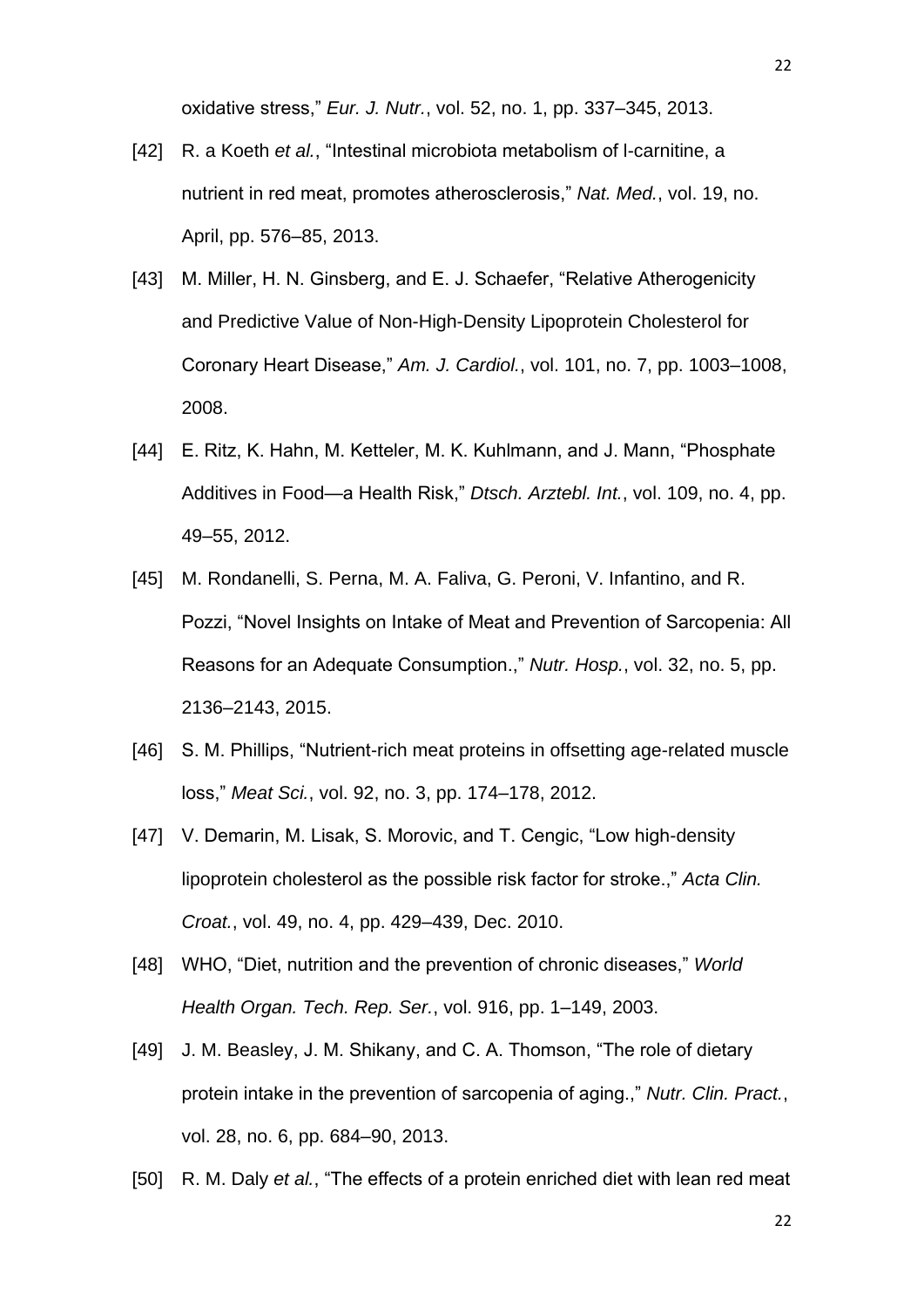[51] H. Shimokata and F. Kuzuya, "[Aging, basal metabolic rate, and nutrition].," *Japanese J. Geriatr.*, vol. 30, no. 7, pp. 572–576, Jul. 1993.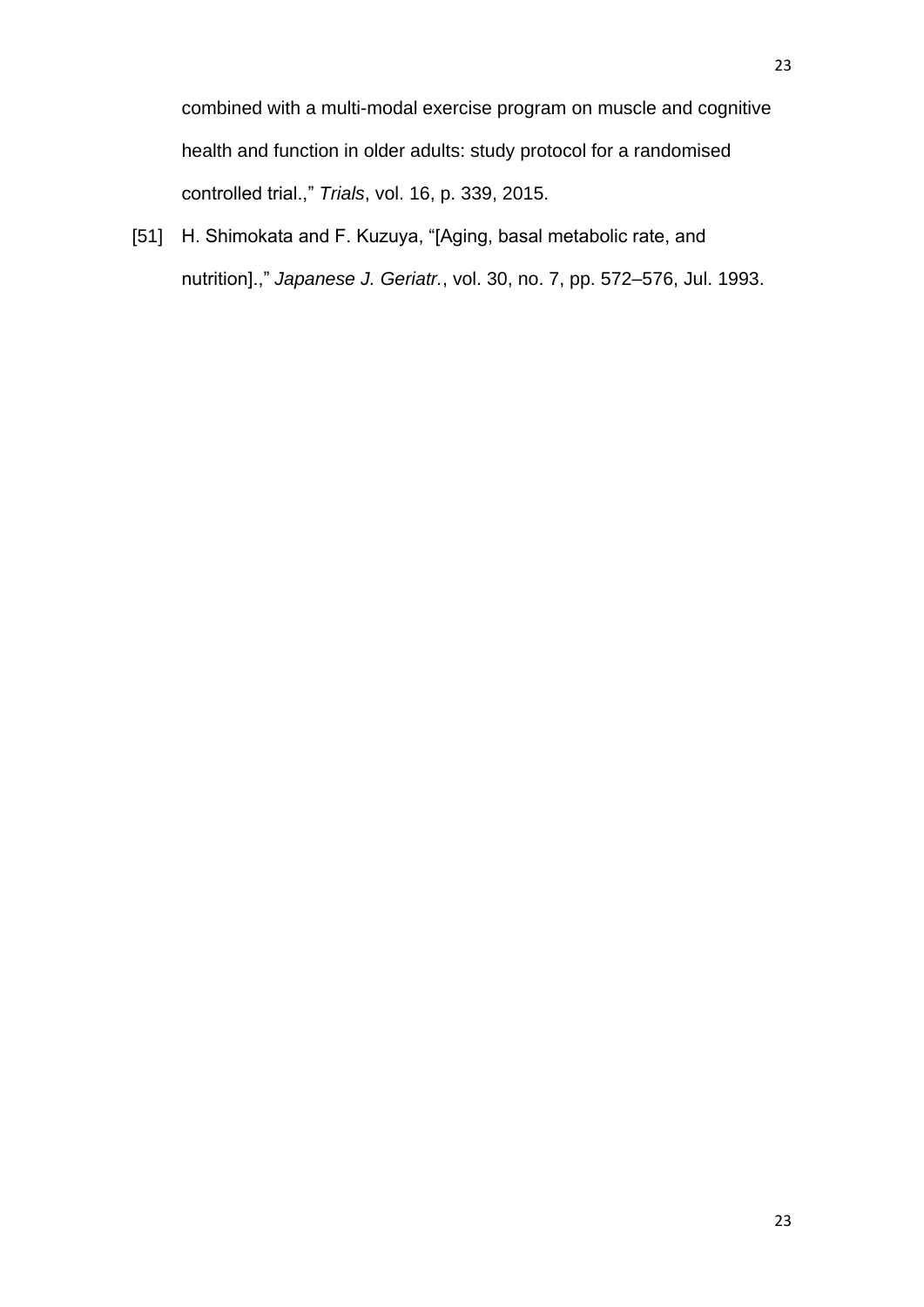**Table 1** – Frequency of food consumption and comparison between centenarians (CENT) and low (LCR) and high (HCR) cardiovascular risk control group. The amount/day and repetition refers to the main meal.

|                   |                           | LCR, n (%) | $HCR, n$ (%) | <b>CENT, n (%)</b> | P value  |
|-------------------|---------------------------|------------|--------------|--------------------|----------|
| Nº of meals/day   | $1 - 3$                   | 52 (15.5)  | 99 (29.5)    | 185 (55.1)         | < 0.0001 |
|                   | $4 - 5$                   | 46 (34.3)  | 43 (32.1)    | 45 (33.6)          |          |
|                   | 6 or more                 | 1(16.7)    | 5(83.3)      | 0(0.0)             |          |
| Amount/day        | Mini                      | 6(4.1)     | 5(3.4)       | 136 (92.5)         | < 0.0001 |
|                   | Medium                    | 70 (30)    | 89 (38.2)    | 74 (31.8)          |          |
|                   | Full                      | 19 (26.4)  | 38 (52.8)    | 15(20.8)           |          |
|                   | Very full                 | 3(21.4)    | 10 (71.4)    | 1(7.1)             |          |
| <b>Repetition</b> | No                        | 73 (20.3)  | 94 (26.2)    | 192 (53.5)         | < 0.0001 |
|                   | Yes                       | 24 (25.3)  | 46 (48.4)    | 25 (26.3)          |          |
| <b>Red meat</b>   | Never/4x year             | 3(4.2)     | 1(1.4)       | 68 (94.4)          | < 0.0001 |
|                   | $> 4x$ year, $< 1x$ month | 7(9.7)     | 4(5.6)       | 61 (84.7)          |          |
|                   | 1 a 3x month              | 14 (14.6)  | 14 (14.6)    | 68 (70.8)          |          |
|                   | 1 a 6x week               | 43 (27.4)  | 74 (47.1)    | 40 (25.5)          |          |
|                   | 1 a 3x day                | 33(33.7)   | 63 (64.3)    | 2(2)               |          |
| Fish              | Never/4x year             | 1(2.6)     |              | 36 (94.7)          | < 0.0001 |
|                   |                           |            | 1(2.6)       |                    |          |
|                   | $> 4x$ year, $< 1x$ month | 2(2.7)     | 1(1.3)       | 72 (96)            |          |
|                   | 1 a 3x month              | 12 (12.4)  | 25(25.8)     | 60 (61.9)          |          |
|                   | 1 a 6x week               | 68 (28.5)  | 108 (45.2)   | 63 (26.4)          |          |
|                   | 1 a 3x day                | 17 (37.8)  | 21 (46.7)    | 7(15.6)            |          |
| <b>Eggs</b>       | Never/4x year             | 4(16.7)    | 5(20.8)      | 15 (62.5)          | 0.009    |
|                   | $> 4x$ year, $< 1x$ month | 17 (18.3)  | 23 (24.7)    | 53 (57)            |          |
|                   | 1 a 3x month              | 42 (26.6)  | 60 (38)      | 56 (35.4)          |          |
|                   | 1 a 6x week               | 35 (17.7)  | 62 (31.3)    | 101(51)            |          |
|                   | 1 a 3x day                | 2(20)      | 6(60)        | 2 (20)             |          |
| <b>Sweets</b>     | Never/4x year             | 11(8.1)    | 21(15.6)     | 103 (76.3)         | < 0.0001 |
|                   | $> 4x$ year, $< 1x$ month | 11 (13.6)  | 24 (29.6)    | 46 (56.8)          |          |
|                   | 1 a 3x month              | 33(33.7)   | 29 (29.6)    | 36 (36.7)          |          |
|                   | 1 a 6x week               | 27 (23.5)  | 51 (44.3)    | 37 (32.2)          |          |
|                   | 1 a 3x day                | 18 (28.1)  | 30(46.9)     | 16 (25)            |          |
| <b>Dairy</b>      | Never/4x year             | 4(26.7)    | 3(20)        | 8(53.3)            | 0.001    |
|                   | $> 4x$ year, $< 1x$ month | 2(4.7)     | 10(23.3)     | 31(72.1)           |          |
|                   | 1 a 3x month              | 8(18.2)    | 10(22.7)     | 26 (59.1)          |          |
|                   | 1 a 6x week               | 19 (22.6)  | 18 (21.4)    | 47 (56)            |          |
|                   | 1 a 3x day                | 67 (21.9)  | 114 (37.3)   | 125 (40.8)         |          |
| <b>Vegetables</b> | Never/4x year             | 1(50)      | 1(50)        | 0(0)               | < 0.0001 |
|                   | $> 4x$ year, $< 1x$ month | 1(50)      | 1(50)        | 0(0)               |          |
|                   | 1 a 3x month              | 4(23.5)    | 11 (64.7)    | 2(11.8)            |          |
|                   | 1 a 6x week               | 35(36.1)   | 58 (59.8)    | 4(4.1)             |          |
|                   | 1 a 3x day                | 59 (15.6)  | 84 (22.3)    | 234 (62.1)         |          |
| eguminous         | Never/4x year             | 1(20)      | 3(60)        | 1(20)              | <0.0001  |
|                   | $> 4x$ year, $< 1x$ month | 13 (50)    | 12 (46.2)    | 1(3.8)             |          |
|                   | 1 a 3x month              | 40 (38.1)  | 60(57.1)     | 5(4.8)             |          |
|                   | 1 a 6x week               | 40 (26.3)  | 70 (46.1)    | 42 (27.6)          |          |
|                   | 1 a 3x day                | 6(3.1)     | 10(5.1)      | 180 (91.8)         |          |
| <b>Fruits</b>     | Never/4x year             | 2(100)     | 0(0)         | 0(0)               | 0.040    |
|                   | $> 4x$ year, $< 1x$ month | 0(0)       | 4(66.7)      | 2(33.3)            |          |
|                   | 1 a 3x month              | 3(13.6)    | 10 (45.5)    | 9(40.9)            |          |
|                   | 1 a 6x week               | 16 (15.4)  | 34 (32.7)    | 54 (51.9)          |          |
|                   | 1 a 3x day                | 79 (22.1)  | 107 (29.9)   | 172 (48)           |          |
| <b>Oilseeds</b>   | Never/4x year             | 30(17.3)   | 53 (30.6)    | 90(52)             | 0.401    |
|                   | $> 4x$ year, $< 1x$ month | 28 (21.9)  | 38 (29.7)    | 62 (48.4)          |          |
|                   | 1 a 3x month              | 23 (22.5)  | 37 (36.3)    | 42 (41.2)          |          |
|                   | 1 a 6x week               | 15 (25.9)  | 23 (39.7)    | 20 (34.5)          |          |
|                   | 1 a 3x day                | 4(22.2)    | 4(22.2)      | 10(55.6)           |          |
| <b>Canned</b>     | Never/4x year             | 25(9)      | 41 (14.7)    | 212 (76.3)         | < 0.0001 |
|                   | $> 4x$ year, $< 1x$ month | 29 (37.2)  | 32(41)       | 17(21.8)           |          |
|                   | 1 a 3x month              | 31(40.8)   | 40 (52.6)    | 5(6.6)             |          |
|                   | 1 a 6x week               | 12(25.5)   | 34 (72.3)    | 1(2.1)             |          |
|                   | 1 a 3x day                | 3(25)      | 9(75)        | 0(0)               |          |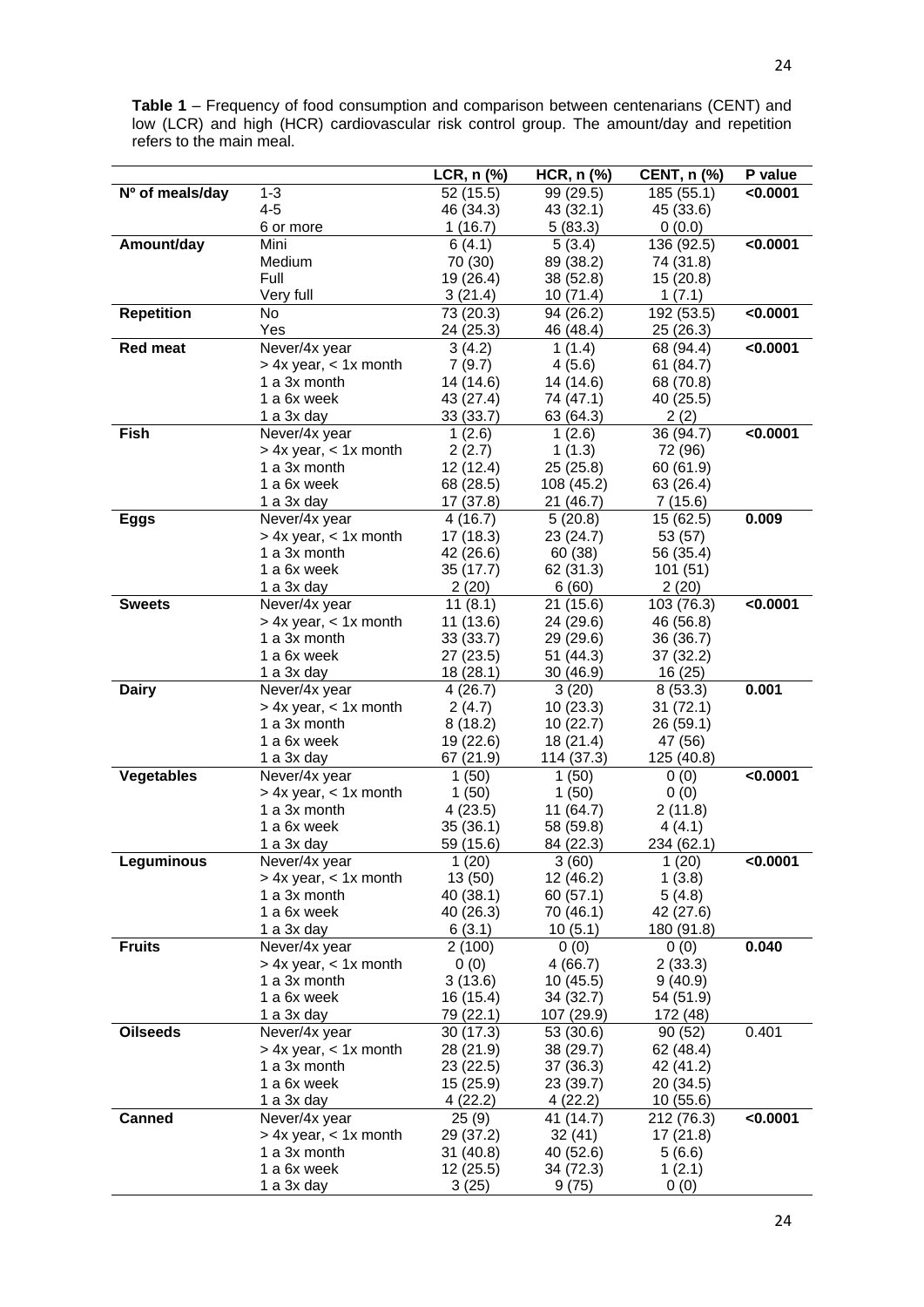|                                            | <b>CENT</b>                        | <b>LCR</b>                        | <b>HCR</b>             | P           |
|--------------------------------------------|------------------------------------|-----------------------------------|------------------------|-------------|
| Total cholesterol (mg/dL)                  | 178.81±42.36 a,b                   | 213.51±46.98                      | 194.84 $\pm$ 42.91 $a$ | 0.0001      |
| HDL cholesterol (mg/ dL)                   | 47.00 [38.00-56.00] <sup>a</sup>   | 56.00 [49.00-67.00] b             | 47.00 [38.00-55.00]    | $< 0.0001*$ |
| Triglycerides (mg/ dL)                     | 106.00 [86.00-134.30] <sup>a</sup> | 94.00 [71.00-133.00] <sup>b</sup> | 117.00 [91.00-156.50]  | $0.001*$    |
| LDL cholesterol (mg/ dL)                   | 96.4 [78.5-129.0] a,b              | 123.8 [104.7-151.17]              | 122.3 [93.6-145.85]    | $< 0.0001*$ |
| Non-HDL cholesterol (mg/ dL)               | 127.33±38.75 a,b                   | 153.08±43.29                      | $145.99 \pm 39.95$     | < 0.0001    |
| Ratio total cholesterol/HDL<br>cholesterol | 3.71 [3.02-4.41] b                 | 3.66 [3.06-4.16] <sup>b</sup>     | 4.03 [3.36-4.89]       | $0.001*$    |
|                                            |                                    |                                   |                        |             |

|                                          |  |  |  |  | <b>Table 2</b> – Lipid profile comparison between centenarians (CENT) and low (LCR) and high |  |  |  |  |  |
|------------------------------------------|--|--|--|--|----------------------------------------------------------------------------------------------|--|--|--|--|--|
| (HCR) cardiovascular risk control group. |  |  |  |  |                                                                                              |  |  |  |  |  |

<sup>a</sup>, different from LCR; <sup>b</sup>, different from HCR. \* Results expressed in median [IQR 25-75]; Kruskal Wallis Test was used.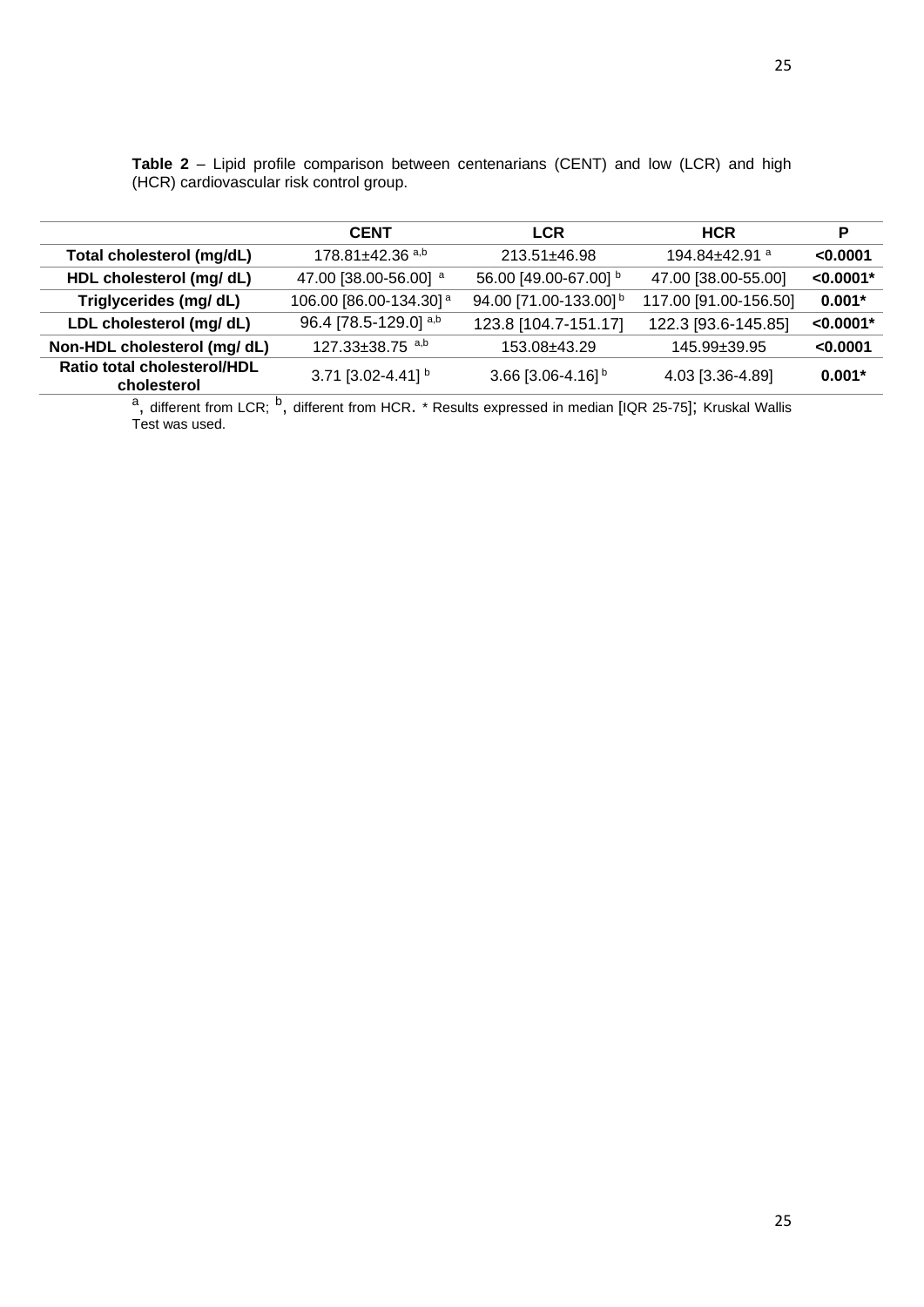

**Figure 1 -** Odds Ratio of daily intake of red meat, adjusted for age and gender concerning sarcopenia, fat mass excess and overweight/obesity. X axis is in logarithmic scale (Log 10).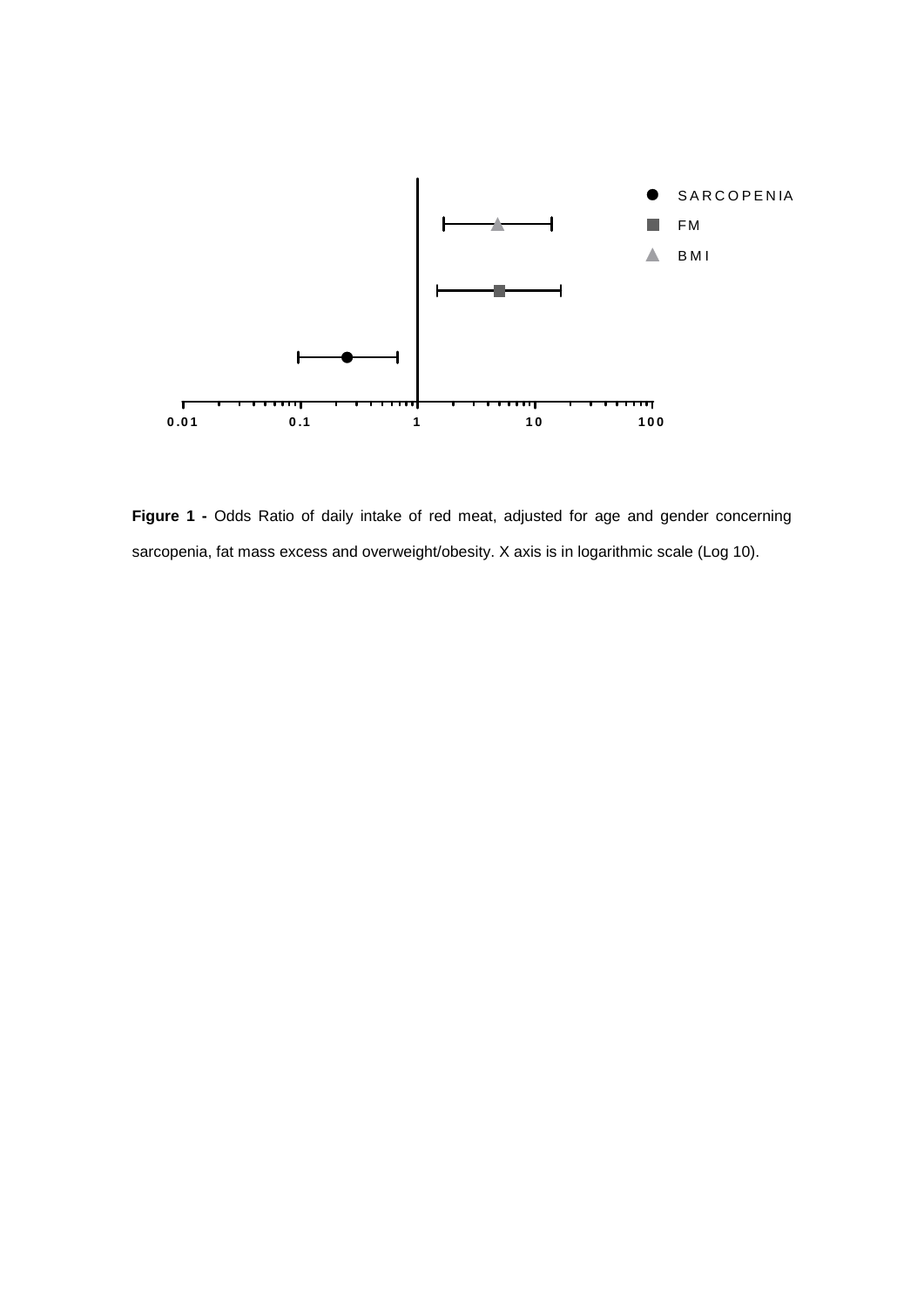

**Figure 2 –** Distribution of the frequencies of red meat intake during most of life among the groups: centenarians (CENT), low cardiovascular risk control group (LCR) and high cardiovascular risk control group (HCR).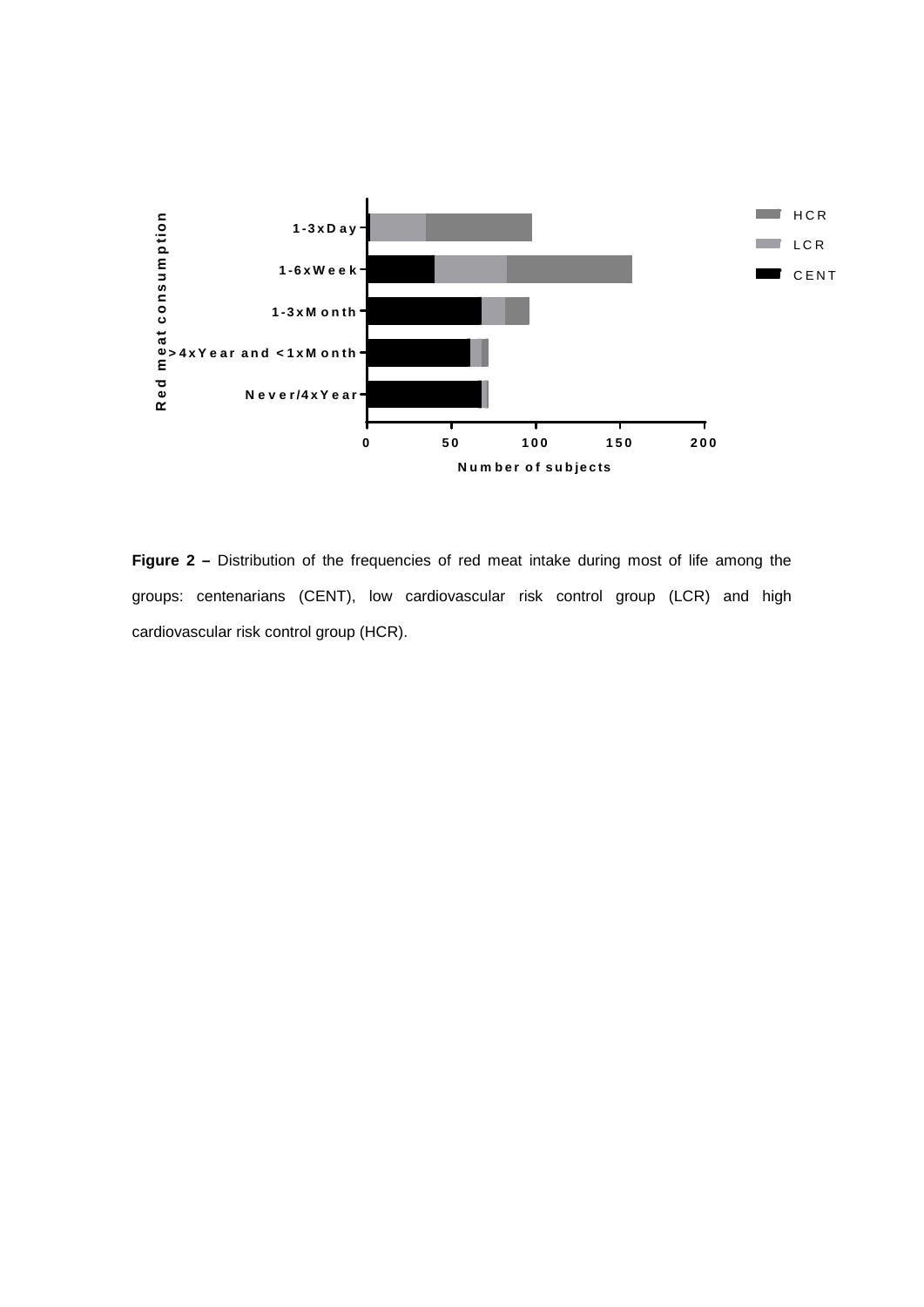

**Figure 3 -** Basal metabolism of all groups: centenarians (CENT), low cardiovascular risk control group (LCR) and high cardiovascular risk control group (HCR).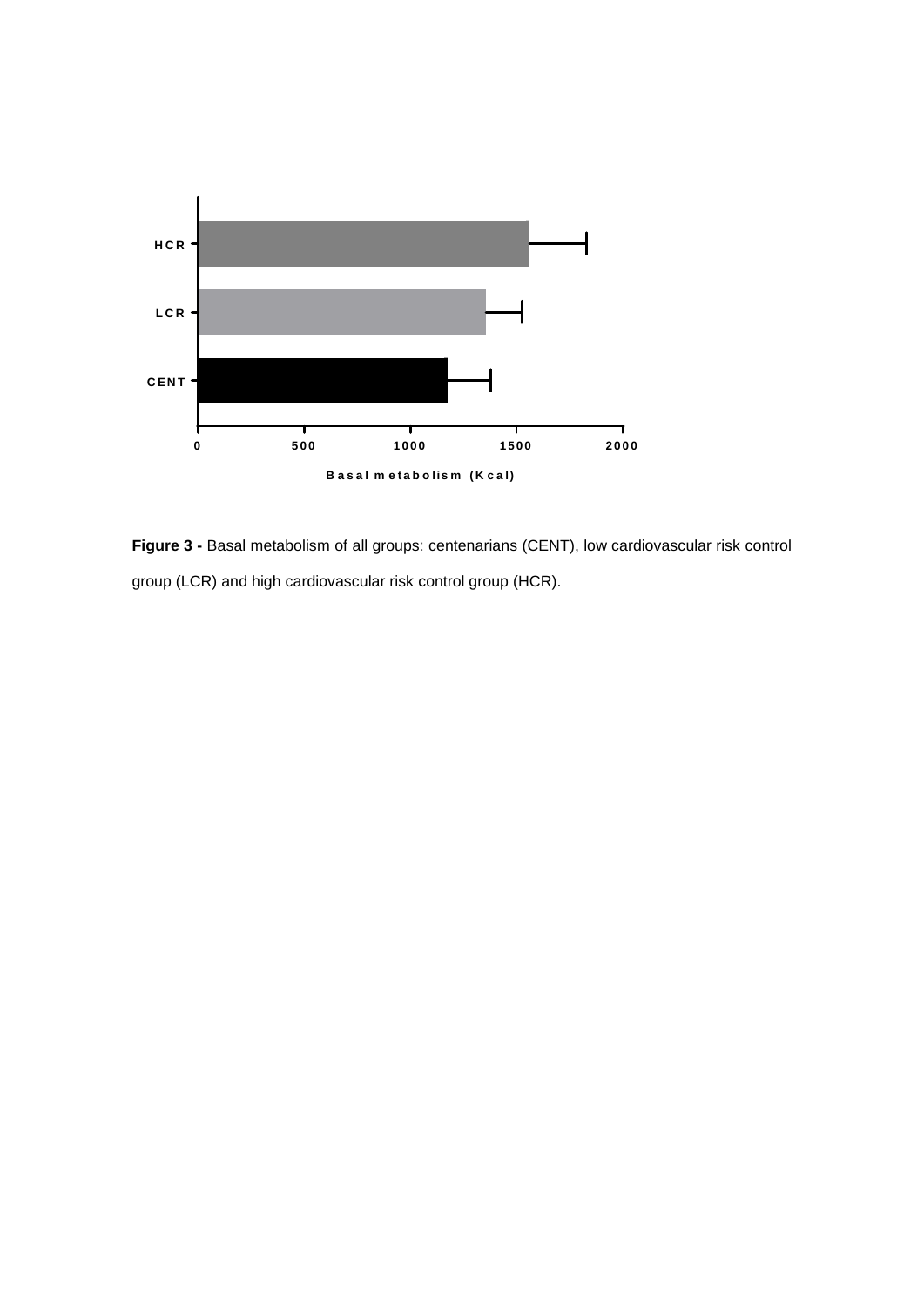

**Figure 4 -** BMI (kg)/height (m2) of all groups: centenarians (CENT), low cardiovascular risk control group (LCR) and high cardiovascular risk control group (HCR).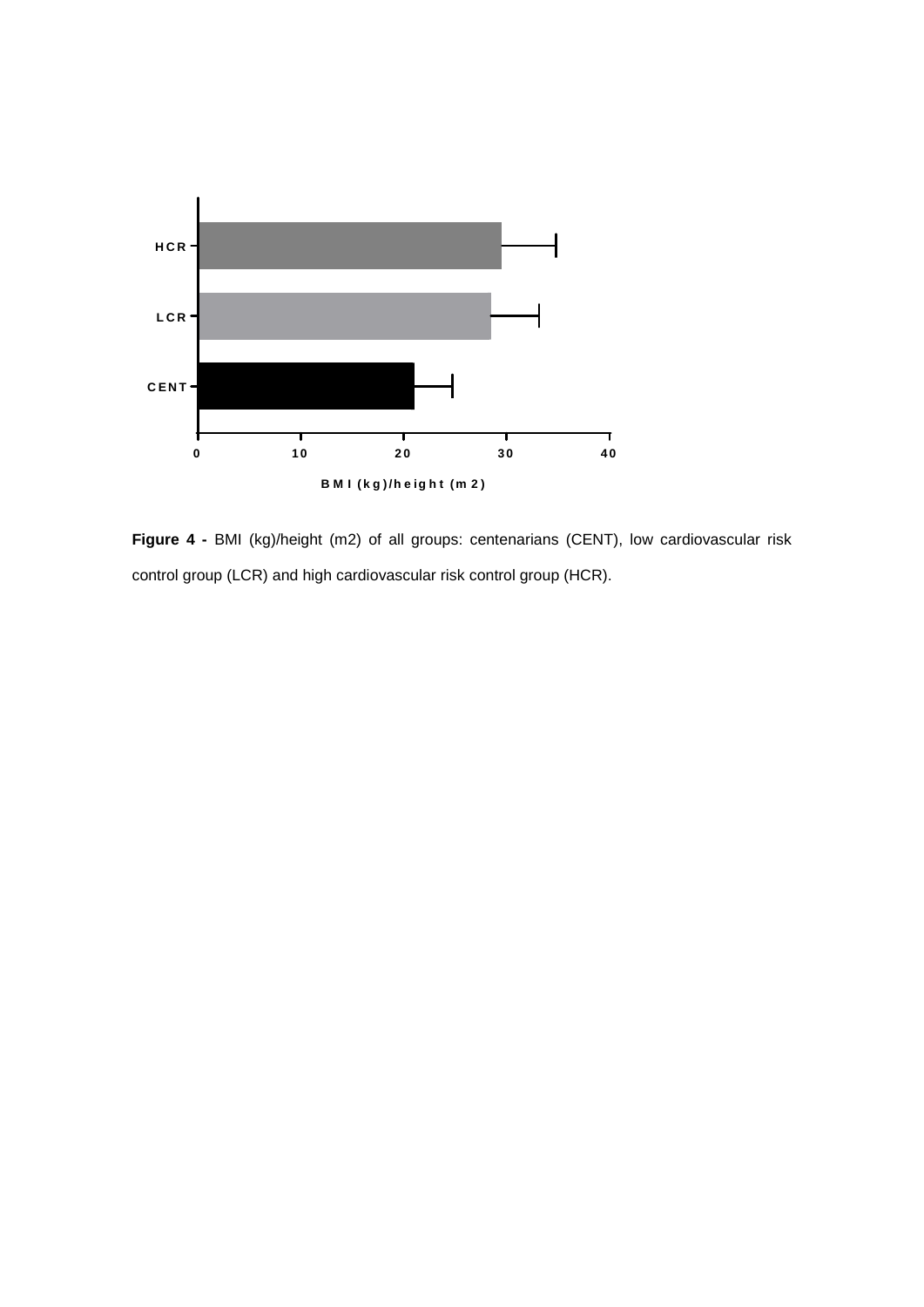

**Figure 5 a) -** Waist circumference (cm) of all groups: centenarians (CENT), low cardiovascular risk control group (LCR) and high cardiovascular risk control group (HCR).